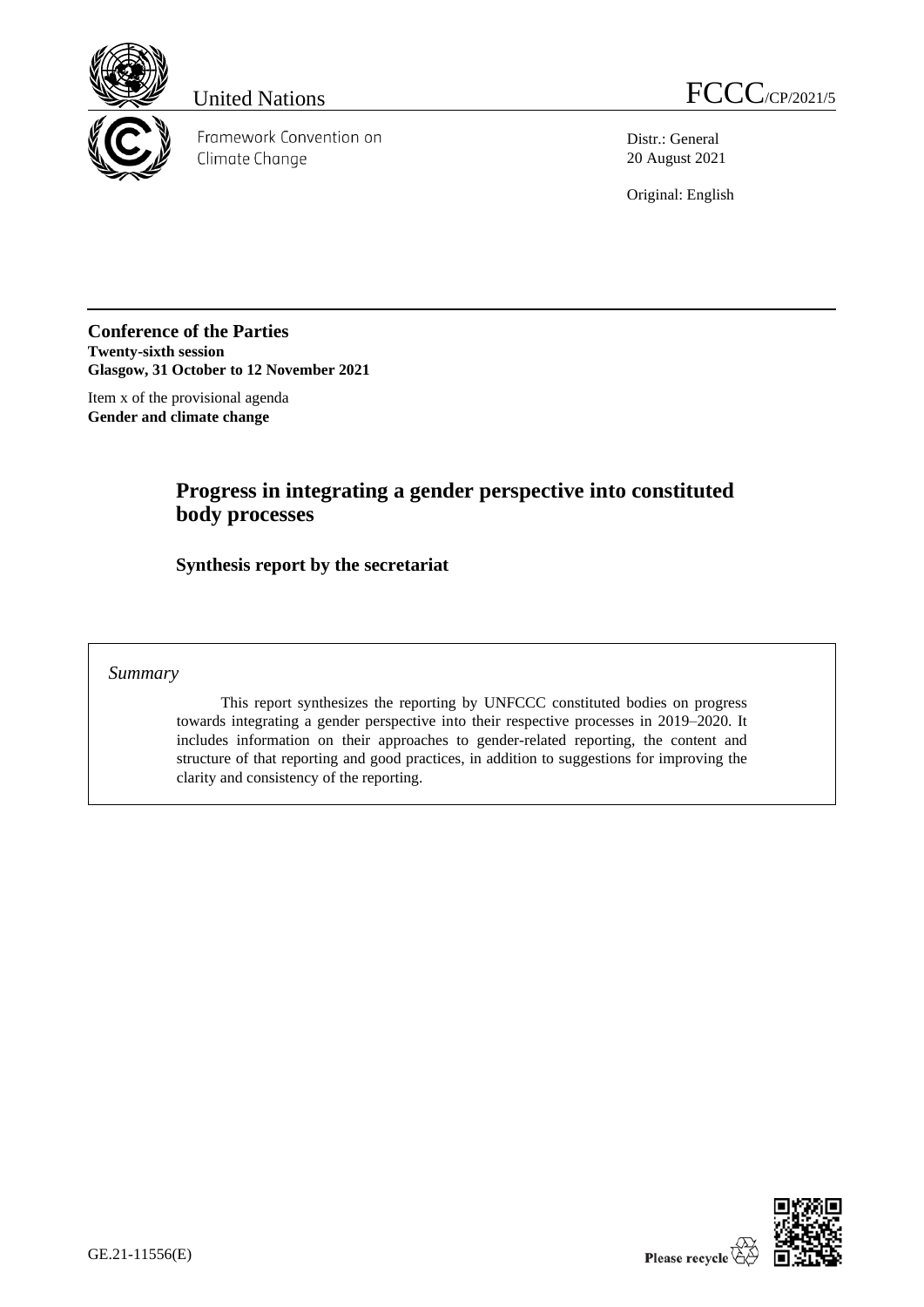## Contents

| I.      |                                                                                                                                                                |  |  |  |  |  |  |
|---------|----------------------------------------------------------------------------------------------------------------------------------------------------------------|--|--|--|--|--|--|
|         | А.                                                                                                                                                             |  |  |  |  |  |  |
|         | <b>B.</b>                                                                                                                                                      |  |  |  |  |  |  |
|         | C.                                                                                                                                                             |  |  |  |  |  |  |
|         | D.                                                                                                                                                             |  |  |  |  |  |  |
|         | Е.                                                                                                                                                             |  |  |  |  |  |  |
| Π.      |                                                                                                                                                                |  |  |  |  |  |  |
| Ш.      | Progress towards integrating a gender perspective as reported by constituted bodies                                                                            |  |  |  |  |  |  |
|         | А.                                                                                                                                                             |  |  |  |  |  |  |
|         | <b>B.</b>                                                                                                                                                      |  |  |  |  |  |  |
|         | $\mathcal{C}$ .                                                                                                                                                |  |  |  |  |  |  |
|         | D.                                                                                                                                                             |  |  |  |  |  |  |
|         | Ε.                                                                                                                                                             |  |  |  |  |  |  |
|         | F.                                                                                                                                                             |  |  |  |  |  |  |
|         | G.<br>Advisory Board of the Climate Technology Centre and Network Advisory Board                                                                               |  |  |  |  |  |  |
|         | H.                                                                                                                                                             |  |  |  |  |  |  |
|         | L.                                                                                                                                                             |  |  |  |  |  |  |
|         | J.                                                                                                                                                             |  |  |  |  |  |  |
|         | K.                                                                                                                                                             |  |  |  |  |  |  |
|         | L.                                                                                                                                                             |  |  |  |  |  |  |
|         | М.                                                                                                                                                             |  |  |  |  |  |  |
|         | N.                                                                                                                                                             |  |  |  |  |  |  |
|         | Ο.                                                                                                                                                             |  |  |  |  |  |  |
| IV.     |                                                                                                                                                                |  |  |  |  |  |  |
| Annexes |                                                                                                                                                                |  |  |  |  |  |  |
| I.      |                                                                                                                                                                |  |  |  |  |  |  |
| Π.      | Reporting of the Facilitative Working Group of the Local Communities<br>and Indigenous Peoples Platform on integrating a gender perspective into its processes |  |  |  |  |  |  |
| III.    | Summary of UNFCCC constituted bodies' gender-related reporting in 2019–2020                                                                                    |  |  |  |  |  |  |
| IV.     | Gender related outputs of UNFCCC constituted bodies as per 2019–2020 reporting                                                                                 |  |  |  |  |  |  |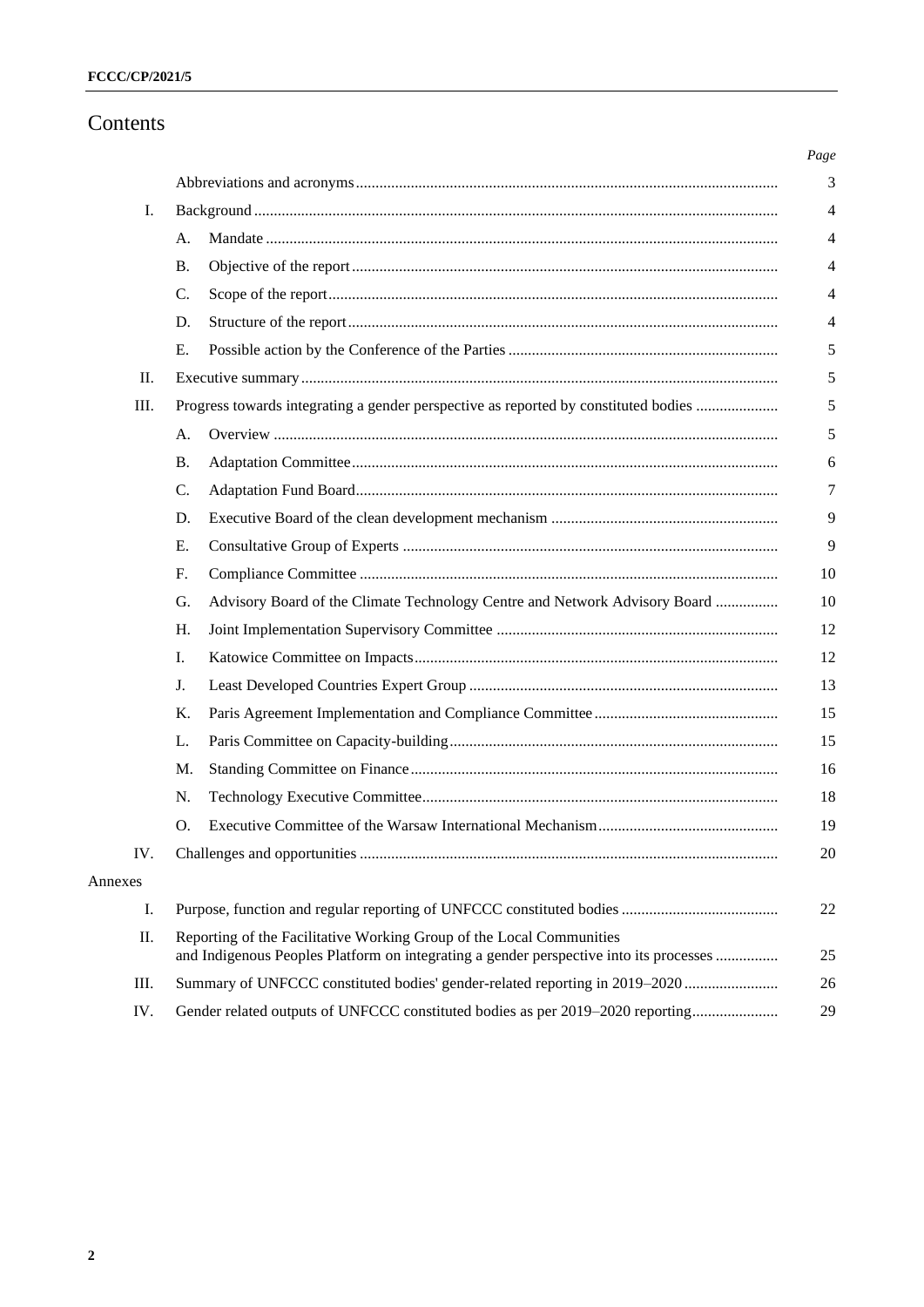# **Abbreviations and acronyms**

| AC                        | <b>Adaptation Committee</b>                                                                         |
|---------------------------|-----------------------------------------------------------------------------------------------------|
| AF                        | <b>Adaptation Fund</b>                                                                              |
| AFB                       | <b>Adaptation Fund Board</b>                                                                        |
| BA.                       | Biennial Assessment and Overview of Climate Finance Flows                                           |
| <b>CDM</b>                | clean development mechanism                                                                         |
| CGE                       | Consultative Group of Experts                                                                       |
| <b>CMA</b>                | Conference of the Parties serving as the meeting of the Parties to the Paris<br>Agreement           |
| <b>CMP</b>                | Conference of the Parties serving as the meeting of the Parties to the Kyoto<br>Protocol            |
| <b>COP</b>                | Conference of the Parties                                                                           |
| COVID-19                  | coronavirus disease 2019                                                                            |
| <b>CTCN</b>               | Climate Technology Centre and Network                                                               |
| <b>DTU</b>                | Technical University of Denmark                                                                     |
| <b>FWG</b>                | <b>Facilitative Working Group</b>                                                                   |
| GAP                       | gender action plan                                                                                  |
| <b>GCF</b>                | <b>Green Climate Fund</b>                                                                           |
| <b>GEF</b>                | <b>Global Environment Facility</b>                                                                  |
| <b>GFP</b>                | gender focal point                                                                                  |
| <b>JISC</b>               | Joint Implementation Supervisory Committee                                                          |
| <b>KCI</b>                | Katowice Committee of Experts on the Impacts of the Implementation of<br><b>Response Measures</b>   |
| <b>LCIPP</b>              | Local Communities and Indigenous Peoples Platform                                                   |
| <b>LEG</b>                | Least Developed Countries Expert Group                                                              |
| <b>NAP</b>                | national adaptation plan                                                                            |
| <b>NAP Global Network</b> | National Adaptation Plan Global Network                                                             |
| <b>NDE</b>                | national designated entity                                                                          |
| <b>NIE</b>                | national implementing entity                                                                        |
| <b>PAICC</b>              | Paris Agreement Implementation and Compliance Committee                                             |
| <b>PCCB</b>               | Paris Committee on Capacity-building                                                                |
| SB                        | sessions of the subsidiary bodies                                                                   |
| <b>SBI</b>                | Subsidiary Body for Implementation                                                                  |
| <b>SBSTA</b>              | Subsidiary Body for Scientific and Technological Advice                                             |
| SCF                       | <b>Standing Committee on Finance</b>                                                                |
| SDG                       | Sustainable Development Goal                                                                        |
| TEC                       | <b>Technology Executive Committee</b>                                                               |
| <b>TEG-CRM</b>            | technical expert group on comprehensive risk management                                             |
| <b>TFD</b>                | task force on displacement                                                                          |
| TNA                       | technology needs assessment                                                                         |
| <b>UNEP</b>               | United Nations Environment Programme                                                                |
| <b>UNIDO</b>              | United Nations Industrial Development Organization                                                  |
| UN Women                  | United Nations Entity for Gender Equality and the Empowerment of<br>Women                           |
| WECF                      | Women Engage for a Common Future                                                                    |
| <b>WGC</b>                | women and gender constituency                                                                       |
| WIM                       | Warsaw International Mechanism for Loss and Damage associated with<br><b>Climate Change Impacts</b> |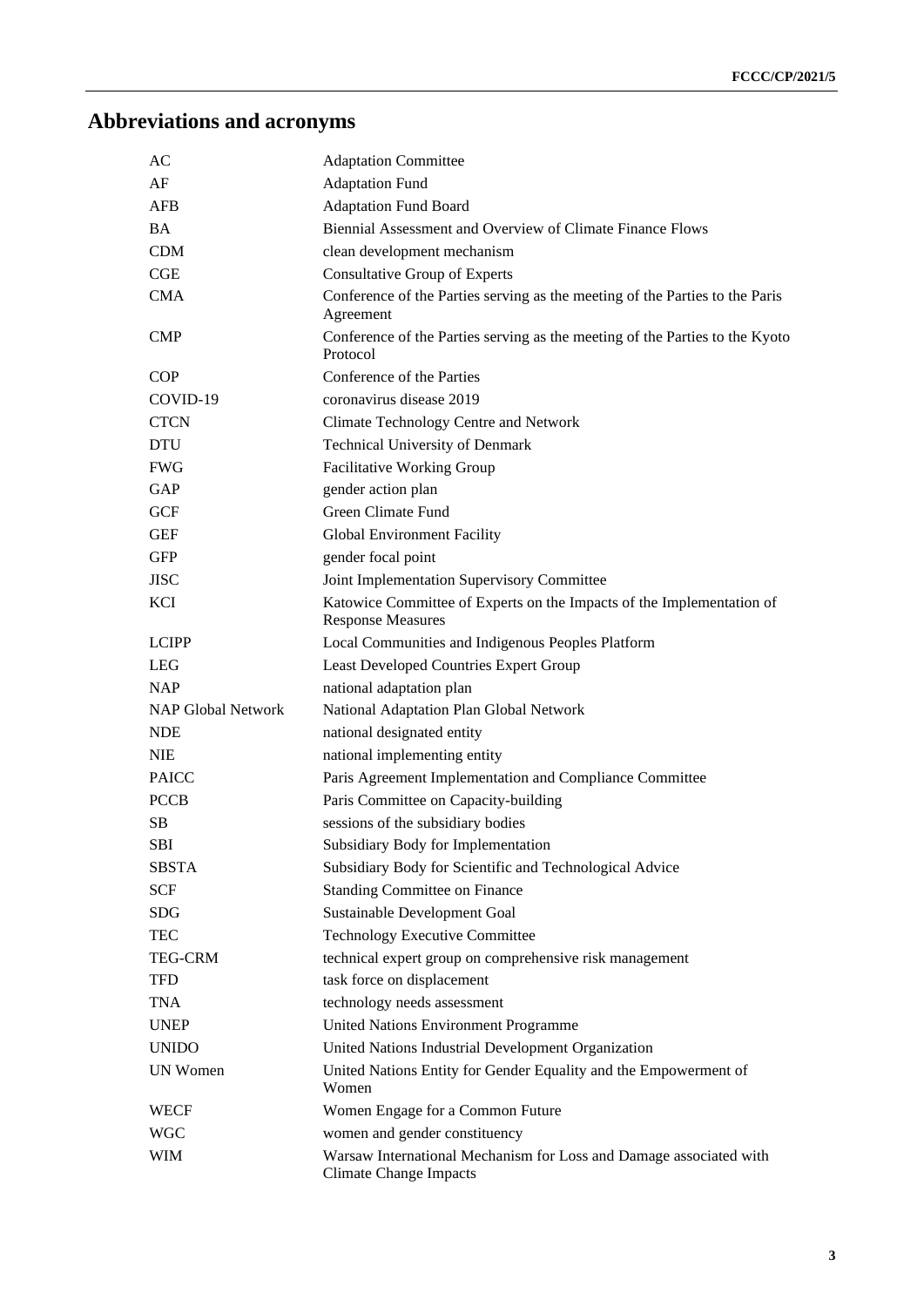## **I. Background**

## **A. Mandate**

1. COP 25 adopted the enhanced Lima work programme on gender and its GAP,<sup>1</sup> took note of the first report on progress in integrating a gender perspective into constituted body processes, <sup>2</sup> which indicated that an increasing number of UNFCCC constituted bodies were reporting on gender, and encouraged constituted bodies to continue strengthening their efforts in this area. It requested all constituted bodies to continue to include in their regular reports information on progress towards integrating a gender perspective into their processes.<sup>3</sup>

2. COP 25 also requested the secretariat to continue preparing biennial synthesis reports on progress in integrating a gender perspective into constituted body processes.<sup>4</sup>

3. Furthermore, the objective of the UNFCCC GAP in the priority area of coherence is to strengthen the integration of gender considerations into the work of UNFCCC bodies, the secretariat and other United Nations entities and stakeholders in order to ensure consistency in the implementation of gender-related mandates and activities.<sup>5</sup>

## **B. Objective of the report**

4. The objective of this report is to provide insight into constituted bodies' progress in integrating gender considerations into their work, and enable the COP to assess the suitability of current reporting for monitoring progress in this area.

## **C. Scope of the report**

5. The secretariat conducted a desk review of regular reports of each constituted body<sup>6</sup> to identify relevant content, which is reflected in this report.

6. The focus of this report is the integration of gender considerations into the workstreams of the constituted bodies. A related aspect is the important role that constituted bodies can play, in their capacity as key decision-making bodies, in championing the role of women in climate decision-making and throughout all climate policy and action. References to the gender balance of constituted bodies in their regular reports have thus been included in this report. 7

## **D. Structure of the report**

7. Chapter II contains an executive summary, while chapter III provides an overview of constituted bodies' reporting on gender in 2019–2020. Chapter IV identifies common challenges, good practices and opportunities in reporting on progress in integrating gender considerations across all constituted bodies. Annex I offers an overview of the purpose, functions and regular reporting of the relevant constituted bodies. Annex II covers the reporting of the FWG on integrating a gender perspective into its processes, and annex III provides a summary of UNFCCC constituted bodies' gender-related reporting in 2019–2020.

<sup>&</sup>lt;sup>1</sup> Decision 3/CP.25, annex.

<sup>2</sup> FCCC/CP/2019/8.

<sup>3</sup> Decision 3/CP.25, paras. 3, 5 and 12.

<sup>4</sup> Decision 3/CP.25, para. 15(b).

<sup>5</sup> Decision 3/CP.25, annex, para. 6.

<sup>6</sup> Some of these were covered in document FCCC/TP/2018/1. This and subsequent reports on progress in integrating a gender perspective will refer to the regular reports of all constituted bodies. Since the FWG does not have a mandate to report regularly, any of its reports and progress reports to the SBSTA and the COP will be reviewed.

<sup>7</sup> For more information on gender balance in the constituted bodies, see document FCCC/CP/2021/4.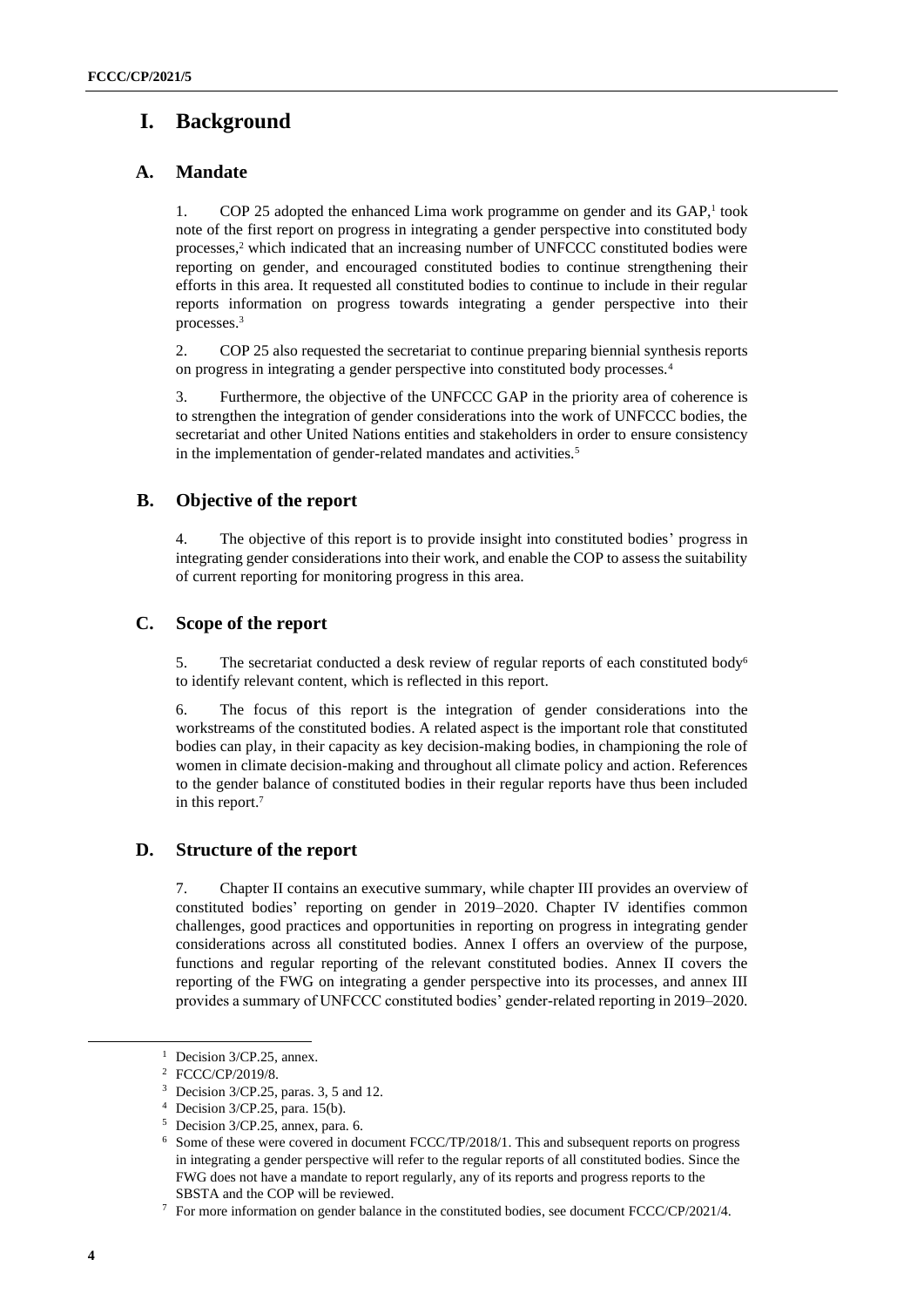Finally, annex IV deals with the gender-related outputs of UNFCCC constituted bodies as per their 2019–2020 reporting.

## **E. Possible action by the Conference of the Parties**

8. The COP may wish to take note of the progress of constituted bodies in integrating gender considerations into their respective workstreams and of their efforts to institutionalize such integration in their work.

9. The COP may also wish to consider providing universal and adaptable guidance on possible elements of an approach to institutionalizing or structuring the integration of a gender perspective into constituted body processes and to provide further guidance on reporting.

## **II. Executive summary**

10. From 2017 to 2018, the number of constituted bodies that included references to gender in their regular reports to their respective governing bodies grew from 6 to 11, which further increased from 11 to 12 between 2019 and 2020. The number of constituted bodies that demonstrated their progress towards integrating a gender perspective into their processes and substantive work, beyond improving their gender balance, grew from three to seven between 2017 and 2018 and remained stable between 2019 and 2020.

11. The increase in the number of constituted bodies reporting on gender was accompanied to some extent by a continued increase in the depth of the information reported, indicating sustained interest in and engagement with the topic. While some constituted bodies are formulating plans, goals and indicators for gender integration into their work, others have not progressed since the first report. The COVID-19 pandemic and the limited number of good practice examples available at the time may have been contributing factors. Only one constituted body regressed in its integration of a gender perspective into its processes.

## **III. Progress towards integrating a gender perspective as reported by constituted bodies**

## **A. Overview**

- 12. The following 15 constituted bodies are considered in this report:
	- $(a)$  AC;
	- (b) AFB;
	- (c) CDM Executive Board;
	- (d) CGE;
	- (e) CTCN Advisory Board;
	- (f) FWG of the LCIPP; 8
	- $(g)$  JISC;
	- (h) KCI;
	- (i) Kyoto Protocol Compliance Committee
	- $(i)$  LEG;
	- (k) PAICC;

<sup>&</sup>lt;sup>8</sup> As the FWG does not regularly report to a governing body, information on its progress is included in annex II.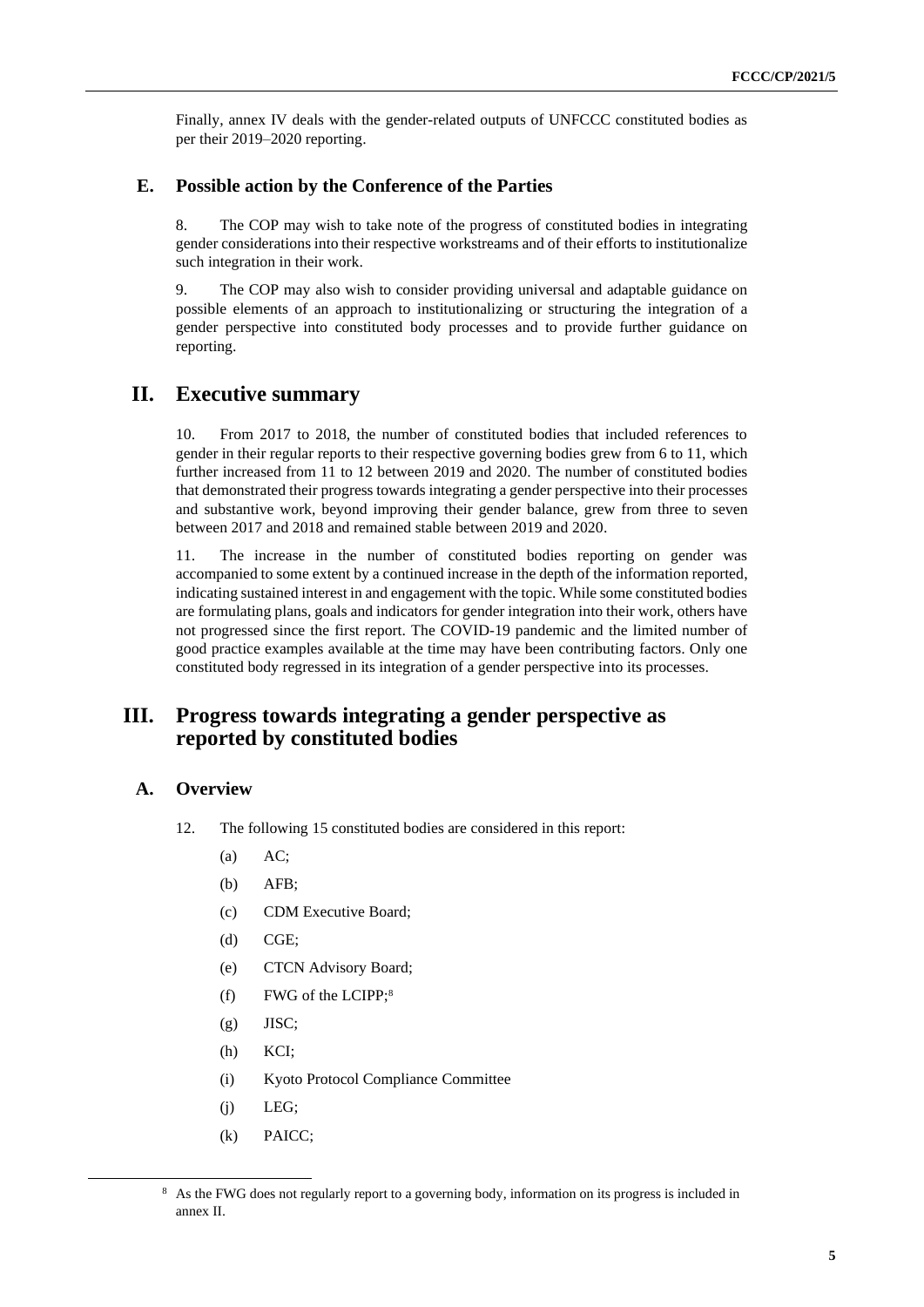- (l) PCCB;
- (m) SCF;
- (n) TEC;
- (o) WIM Executive Committee.

13. The Compliance Committee has a regulatory legal function based on fixed parameters set out in the Kyoto Protocol. As such, its work was not previously considered relevant for the purpose of this report. The role of the PAICC is to facilitate implementation of and promote compliance with the provisions of the Paris Agreement. However, both Committees made reference to gender balance in their annual reports and are thus included in this report.

## **B. Adaptation Committee**

#### **1. 2019**

14. The AC report to COP 25<sup>9</sup> includes numerous references to its work on gender, such as:

(a) Its participation in two UNFCCC gender workshops;

(b) An SB 50 event providing an update on the NAP supplementary guidelines on gender;

(c) Under highlights, its continued collaboration to strengthen work on gender, including co-authoring with the LEG and the NAP Global Network the toolkit for a genderresponsive NAP process<sup>10</sup> and planning a pre-launch of the toolkit; and, under promoting overarching coherence, a briefing at AC 14, after which the AC agreed to incorporate gender as a cross-cutting consideration into all its activities, invited submissions on the topic and adopted its workplan on mainstreaming gender;

(d) Examples of relevant collaboration with other bodies, including the LEG and the PCCB, such as work on the toolkit and a planned joint meeting with the PCCB to identify gaps and solutions related to incorporating gender considerations into adaptation planning and implementation.

15. The report noted an increase in the number of ways identified to bolster support for developing countries looking to formulate and implement NAPs, including in integrating gender considerations. The AC recommended that the COP urge Parties to develop and implement robust and iterative national adaptation planning processes from existing multilateral climate funds and engage the private sector and integrate gender considerations to catalyse large-scale finance for adaptation that addresses the needs of the most vulnerable.

16. The report highlights the gender composition of the AC (nine women and seven men) and notes that both Co-Chairs are women.

#### **2. 2020**

17. The highlights listed in the  $2020$  report<sup>11</sup> include advancing gender considerations. The report describes how the AC has progressed in implementing its plan for integrating gender considerations, including information on its continued progress in ensuring equal representation of women and men at AC events and incorporating gender considerations into its technical work, which includes the launch of the toolkit for a gender-responsive NAP process at COP 25 and conducting relevant outreach.

<sup>9</sup> FCCC/SB/2019/3.

<sup>10</sup> NAP Global Network and UNFCCC. 2019. *Toolkit for a Gender-Responsive Process to Formulate and Implement National Adaptation Plans (NAPs)*. A Dazé and C Church (lead authors). Winnipeg, Canada: International Institute for Sustainable Development. Available at

[https://www4.unfccc.int/sites/NAPC/Documents/Supplements/NAPGenderToolkit2019.pdf.](https://www4.unfccc.int/sites/NAPC/Documents/Supplements/NAPGenderToolkit2019.pdf) <sup>11</sup> FCCC/SB/2020/2.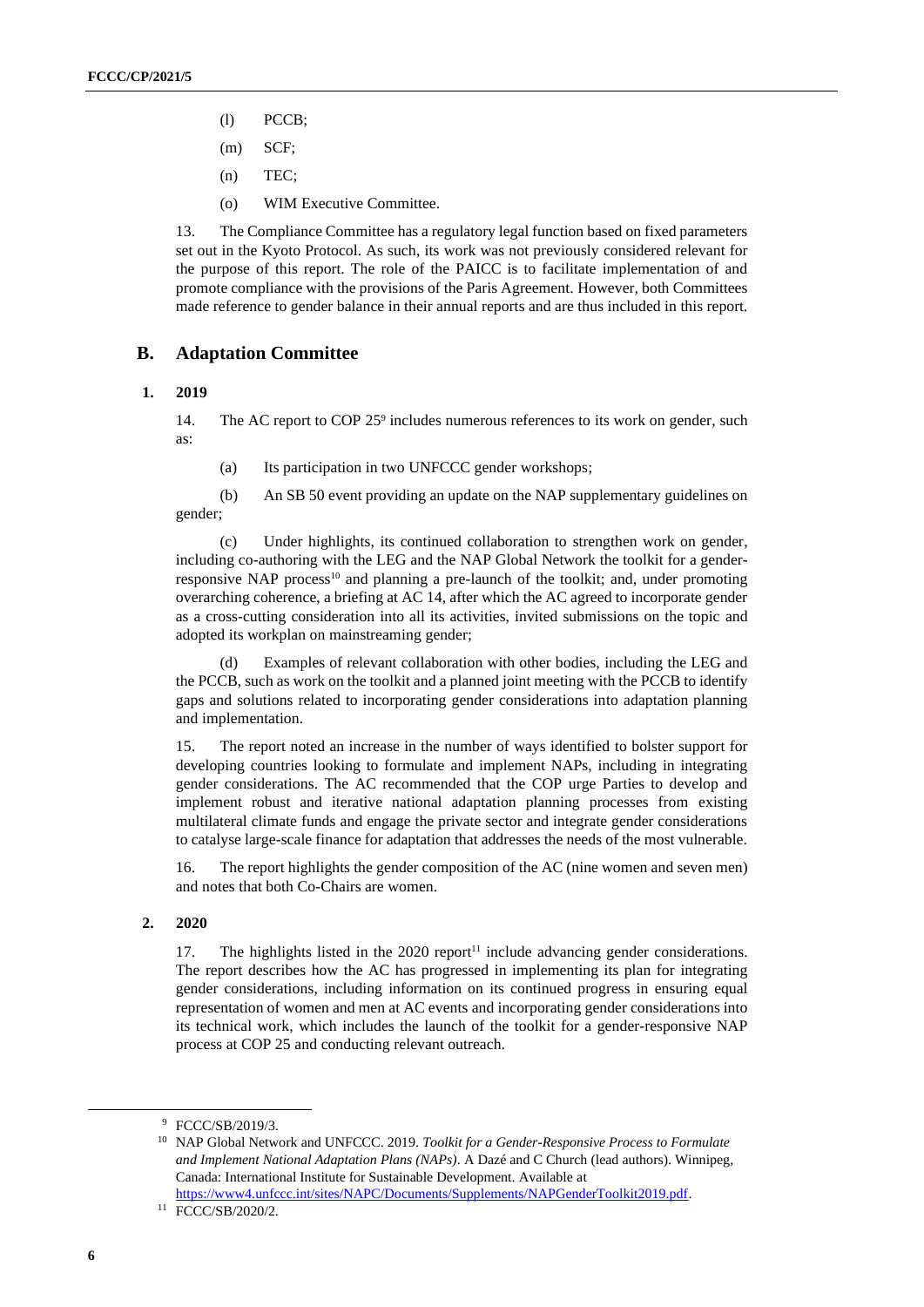18. Under promoting overarching coherence, the report notes that the workplans of the AC and the NAP task force mention incorporating gender considerations into all AC activities. The AC reported that it engaged with the PCCB and advanced its work on gender, including by:

(a) Encouraging all event organizers involved in the technical expert meetings on adaptation to strive for gender balance, which resulted in having at least 50 per cent female speakers and moderators;

(b) Launching the toolkit for a gender-responsive NAP process at COP 25 and organizing a related webinar;

(c) Considering gender when preparing:

(i) A synthesis report on how developing countries are addressing climate hazards;

(ii) A technical paper on adaptation-related data at different spatial and temporal scales;

(iii) Issue 6 of its Adaptation Finance Bulletin.

19. The report states that the gender and adaptation workshop planned in collaboration with the PCCB could not take place owing to COVID-19.

20. The report highlights the gender composition of the AC (nine women and seven men) and the fact that both Co-Chairs are women.

#### **3. Progress**

21. In 2019–2020 the reporting of the AC on progress was more detailed than previously, and the AC demonstrated progress through a noticeable increase in gender-related work and the development of a plan for mainstreaming gender. Information on gender was shared throughout its reporting in relevant sections, but mostly under coherence.

## **C. Adaptation Fund Board**

#### **1. 2019**

22. The report to CMP 15 and CMA 2<sup>12</sup> includes numerous references to gender, noting, for example, that representatives of the AFB and the AFB secretariat spoke on a panel and from the floor, respectively, at a gender workshop at SB 50.

23. The report reiterates that, under the AFB medium-term strategy (2018–2022), all activities are to be designed to be gender-responsive and benefit the most vulnerable. Moreover, approved funding for readiness grants amounted to USD 167,110, including for technical assistance grants to support the NIEs for Armenia, Bhutan and the Dominican Republic in strengthening their ability to address and manage environmental and social risks and gender considerations in projects and programmes and at the institutional level.

24. The addendum to the report includes information on:

(a) Plans to launch an e-course with a module on environmental, social and gender considerations in project design and implementation during COP 25;

(b) The inclusion of gender training in the sixth annual climate finance readiness seminar;

(c) The launch of the update of the AFB gender policy and action plan in May 2019.

<sup>12</sup> FCCC/KP/CMP/2019/4–FCCC/PA/CMA/2019/2 and Add.1.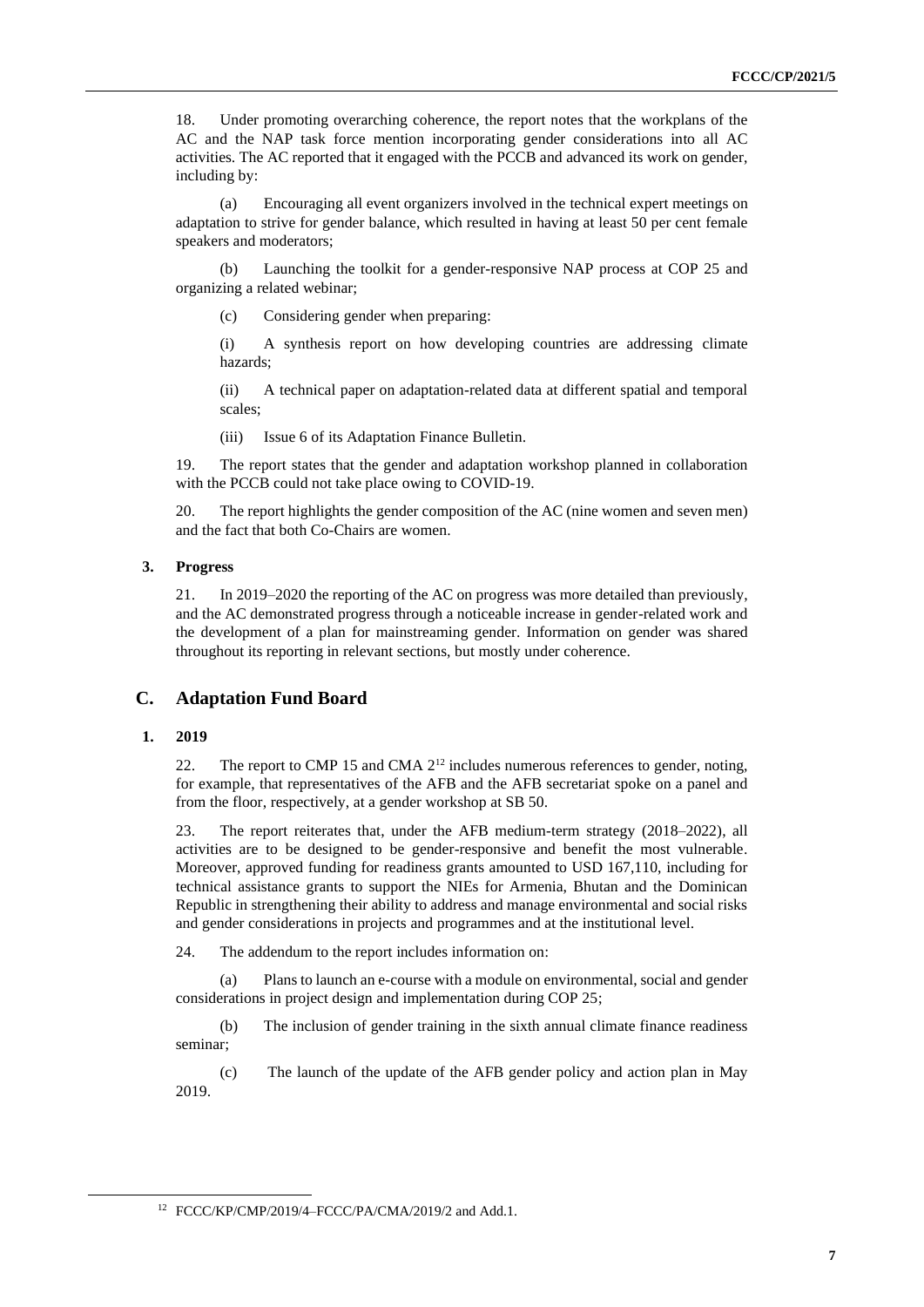### **2. 2020**

25. The report to CMP 16 and CMA  $3^{13}$  includes numerous references to gender, reiterating the information from the 2019 report on the AFB medium-term strategy. It notes that approved funding for readiness grants amounted to USD 175,000, including USD 75,000 for three technical assistance grants to support the NIEs for Uganda, the United Republic of Tanzania and Zimbabwe in addressing environmental and social risks and gender considerations in adaptation projects and programmes and at the institutional level.

26. The AFB invited the CMP and the CMA to take note of the overall review of the implementation of the AF gender policy and action plan, referring to the relevant outcome document and a published gender case study. The latter was aimed at advancing understanding among implementing entities and generating and sharing knowledge on good practices and methodologies in promoting gender equality and women's empowerment in projects that will enhance project impact.

27. Annex VII to the report, on operational linkages and relations between the Adaptation Fund and other institutions under the Convention, includes several references to gender:

(a) Consideration of gender policies and safeguards in the context of collaboration between the AF and the GCF;

(b) Organization of a gender side event with the GCF, the GEF and the UNFCCC secretariat held during COP 25;

(c) Inclusion of gender training in the 2019 climate finance readiness seminar;

(d) Input from the Technical Evaluation Reference Group of the AF on the draft updated AF gender policy, with a focus on its evaluability, and on the draft updated AF gender action plan;

(e) Production of multiple press releases during COP 25;

(f) The section on gender equality and empowerment of women and girls $14$ recounts that gender equality is one of the cross-cutting themes of the AFB medium-term strategy, provides information on the aforementioned gender case study, gender side event and gender training, and affirms that efforts have continued under the AF to proactively address gender equality and women's empowerment. Further, detailed information is provided on the review process of the AF gender policy and action plan, noting that the AFB will consider the updated policy and action plan between its  $35<sup>th</sup>$  and  $36<sup>th</sup>$  meetings. The section also mentions that:

(i) Readiness workshops raised awareness of technical assistance grants for NIEs;

(ii) A gender scorecard is being developed for use by the AFB secretariat at the portfolio level to track, aggregate and report on efforts to integrate gender at the project proposal development stage and gender outcomes at project completion;

(iii) The AF project performance report template was updated in February 2019 to help implementing entities track progress and report on gender more systematically on an annual basis and strengthen the quality of gender reporting for projects at the start, during implementation and at completion. The template includes a new section on lessons learned, enabling qualitative reporting beyond gender-disaggregated data to detail the experience of implementing gender-responsive measures. All annual project performance reports submitted by implementing entities are available on the AF website;

(iv) The 2019 AF performance report contains a section on gender, which states that women account for 50.5 per cent of project beneficiaries;

(v) An e-course, with a module on environmental, social and gender considerations in project design and implementation, was developed;

<sup>13</sup> FCCC/KP/CMP/2020/2−FCCC/PA/CMA/2020/2.

<sup>14</sup> FCCC/KP/CMP/2020/2−FCCC/PA/CMA/2020/2, annex VII, paras. 49–57.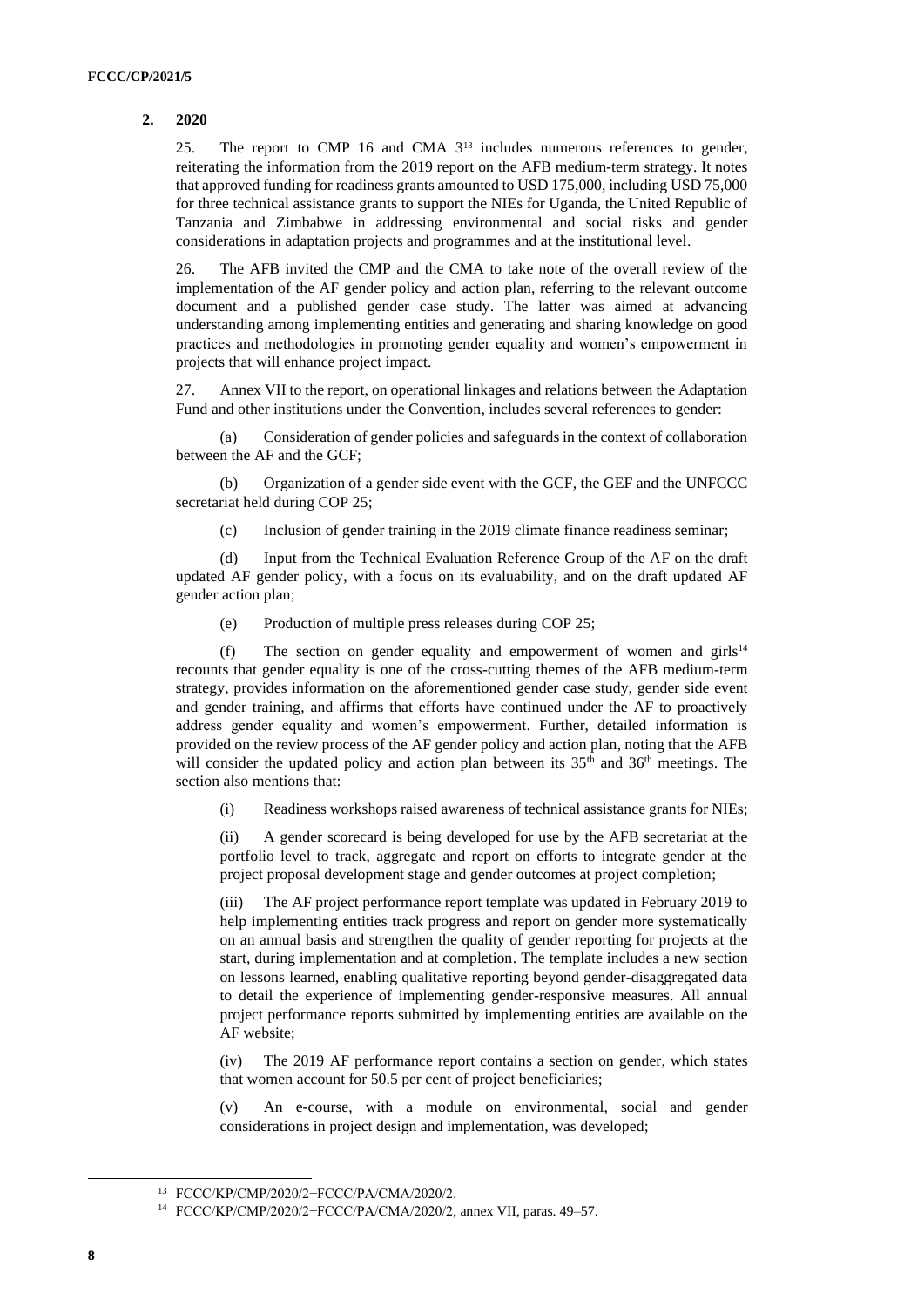(vi) The AFB continued collaborating and exchanging knowledge and lessons learned on gender with climate investment funds, the GCF, the GEF and the UNFCCC secretariat;

(vii) The AFB responded to the 2019 call for submissions by the AC on how to mainstream gender considerations in national adaptation planning and implementation;

(viii) In total, 15 out of 31 seats on the AFB are held by women.

#### **3. Progress**

28. The AFB continued to provide comprehensive information on the integration of gender considerations into its work. The continuity of this information enables assessment of progress(e.g. the review of the gender policy and action plan) and tracking of implementation (e.g. the increase in funding provisions for the environmental and social safeguards and gender policies between 2019 and 2020).

29. The highlights of the AFB reporting in 2019–2020 were the high level of traceability, achieved by referencing external information, and the reports' consistency and structure, achieved by including information on gender in the relevant sections and, in the 2020 report, a dedicated section on gender with additional detailed and complementary information.

## **D. Executive Board of the clean development mechanism**

## **1. 2019**

30. The report to CMP 15 <sup>15</sup> references gender-related mandates and includes information on a capacity-building workshop, where the Board discussed quantifying and monetizing social and economic benefits, the role of gender in efficiently and effectively reducing carbon emissions and sectoral perspectives on gender and climate change.

#### **2. 2020**

31. The report to CMP 16<sup>16</sup> references gender-related mandates and states that, as part of their orientation, new Board members participated in a virtual gender training session, where they were briefed on gender and climate terminology, gender integration in the UNFCCC process and how the Board is addressing this issue and identifying potential next steps.

#### **3. Progress**

32. The Board has taken the first steps towards integrating gender considerations into its work by reflecting on how to address gender.

## **E. Consultative Group of Experts**

#### **1. 2019**

33. The report to SBI  $51^{17}$  includes information on gender balance at the CGE regional hands-on training workshops.

#### **2. 2020**

34. The 2020 report<sup>18</sup> notes the gender balance at the CGE regional hands-on training workshops, and annex I, on vision, mission, metrics for measuring progress and strategic priorities for 2020–2026, refers to using the number of experts trained by gender as progress indicator.

<sup>15</sup> FCCC/KP/CMP/2019/3.

<sup>16</sup> FCCC/KP/CMP/2020/1.

<sup>17</sup> FCCC/SBI/2019/19.

<sup>18</sup> FCCC/SBI/2020/15.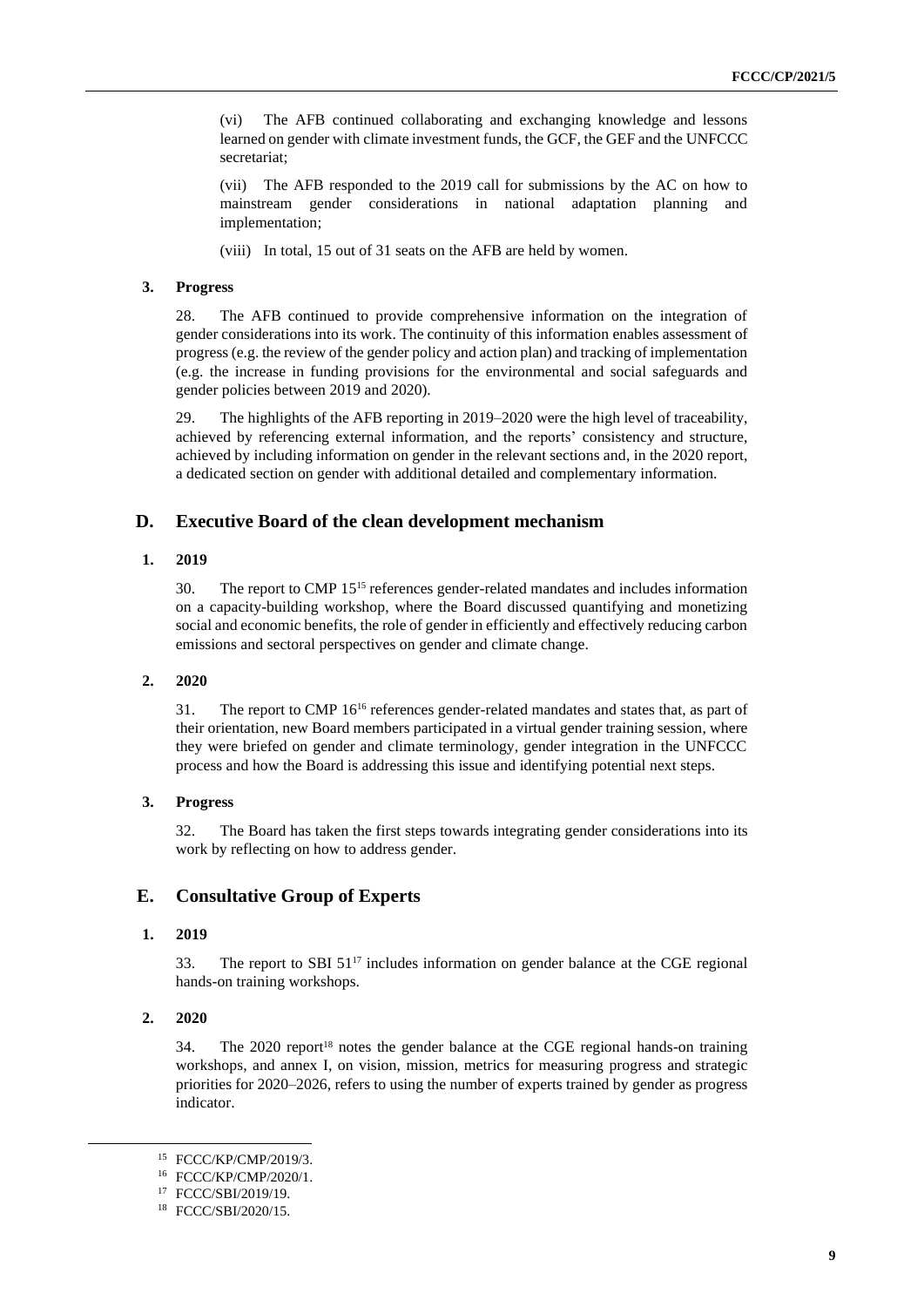#### **3. Progress**

35. In its 2018 reporting the CGE highlighted numerous activities and the development of its gender action plan, while the 2019 and 2020 reports include references to gender balance. Notably, 2020 saw the institutionalization of measuring gender balance at training workshops.

## **F. Compliance Committee**

#### **1. 2019–2020**

36. In its 2019<sup>19</sup> and 2020<sup>20</sup> annual reports, the Compliance Committee expressed its hope that Parties would consider gender balance when nominating Committee members.

#### **2. Progress**

37. Insufficient information was included on integrating gender in the reporting to determine progress.

## **G. Advisory Board of the Climate Technology Centre and Network Advisory Board**

### <span id="page-9-0"></span>**1. 2019**

38. The joint chapter of the joint annual report of the TEC and the  $CTCN<sup>21</sup>$  notes the bodies' participation in the gender workshops at COP 24 and SB 50.

39. Chapter IV on CTCN activities and performance includes multiple references to gender. It reports that the number of gender-related indicators in the CTCN monitoring and evaluation system has increased; established procedures that include allocating at least 1 per cent of programme and operational funds to gender mainstreaming; and that the technical assistance eligibility and prioritization criteria refer to gender and endogenous capacities. The report mentions collaboration with Network partners and highlights the gender hub on the CTCN website, which contains more than 630 resources related to gender and climate. The section on gender mainstreaming<sup>22</sup> reports on gender-specific activities:

(a) Holding a gender mainstreaming in TNAs workshop on Gender Day at COP 24 and launching guidance on gender-responsive TNAs in collaboration with UNEP DTU Partnership;

(b) Conducting a study on gender considerations in coastal risk planning and management in West Africa and Cameroon as part of technical assistance in the region;

(c) Supporting the Gender-Just Climate Solutions Awards and publication and hosting a capacity-building workshop in collaboration with the WGC at COP 24;

Developing best practice examples of women's empowerment in decentralized and centralized energy systems in South Asia and a resource guide on upscaling gender-just climate initiatives;

(e) Reporting at SB 50 on its response to the UNFCCC GAP.

40. The report notes, in the section on fostering collaboration and access to information,<sup>23</sup> that the Advisory Board participated in a gender mainstreaming workshop at its 14<sup>th</sup> meeting and the WGC shared more than 100 descriptions of gender-just climate initiatives. In the section on challenges and lessons learned,<sup>24</sup> the CTCN reported intending to build internal

<sup>19</sup> FCCC/KP/CMP/2019/5.

<sup>20</sup> FCCC/KP/CMP/2020/3.

<sup>21</sup> FCCC/SB/2019/4, chap. II.

<sup>22</sup> FCCC/SB/2019/4, paras. 106–109.

<sup>23</sup> FCCC/SB/2019/4, para. 80.

<sup>24</sup> FCCC/SB/2019/4, para. 133.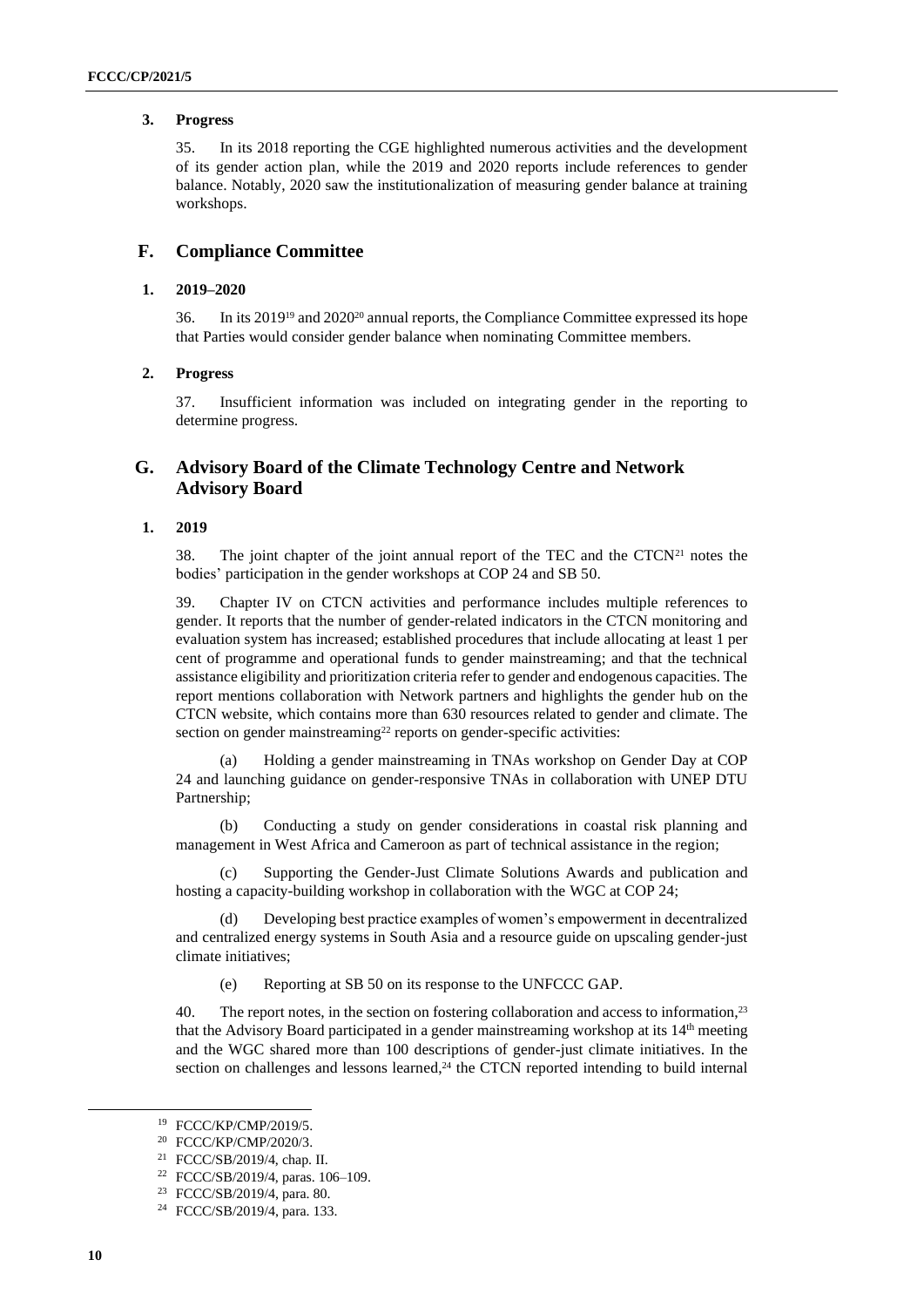and external capacity for systematic and effective gender mainstreaming in its core service areas.

#### <span id="page-10-0"></span>**2. 2020**

41. The joint section of the joint annual report of the TEC and the CTCN and related annex<sup>25</sup> notes that the bodies shared information and feedback on their work, including on incorporating gender considerations into their work and planning joint activities on topics such as gender and technology. The report details relevant mandates and past action, including the agreement of the TEC in 2019 to mainstream gender in its workplan and the subsequent appointment of GFPs in 2020, and the extensive work of the CTCN on gender, such as appointing a GFP, implementing its gender policy and action plan and developing the gender knowledge hub. The TEC and the CTCN have agreed to undertake the following joint activities on gender and technology in 2021–2022:

Encouraging and generating awareness of countries and their NDEs, the TEC and the Advisory Board on the COP guidance on the need to achieve gender balance, and reporting annually on the gender distribution of the TEC, the Advisory Board and the CTCN secretariat;

(b) Supporting the UNFCCC secretariat in developing and maintaining a roster of gender experts to call upon for various events, workshops and activities and for consultation during technical assistance implementation.

42. Chapter IV of the report, on CTCN activities and performance, includes several references to gender, including to the CTCN gender policy and action plan. The section on gender mainstreaming<sup>26</sup> reiterates the established procedure referred to in paragraph 39 [above.](#page-9-0)

43. The section on facilitating gender-responsive technologies in the context of enabling environment and capacity-building<sup>27</sup> highlights:

(a) Examples of continued collaboration with the WGC, such as conducting a series of capacity development training sessions on upscaling gender-just solutions, enhancing entrepreneurship and integrating responses to COVID-19 into existing initiatives;

(b) The gender hub, with nearly 700 knowledge resources;

(c) A capacity-building webinar on conducting a gender-responsive TNA, in collaboration with UNEP DTU Partnership;

(d) A joint publication with the Energy and Resources Institute on women in energy.

44. The section on gender-responsive engagement in the context of collaboration and stakeholder engagement<sup>28</sup> highlights the intention of the CTCN to generate greater awareness of the important relationship between gender, climate change and technology within the climate change community, its participation in the Global Gender Summit and its support for developing several gender and climate change publications in partnership with UNEP, UNIDO, UN Women and WECF, among others.

45. Further, the report includes references to:

(a) A speech by a representative of the constituency of youth non-governmental organizations on behalf of indigenous peoples organizations and the WGC indicating their aspiration for observer status on the Advisory Board, which the Board was requested to address as part of its review at COP 26;

(b) Plans to evaluate gender mainstreaming and build internal and external capacities in the context of challenges and lessons learned;

<sup>25</sup> FCCC/SB/2020/4, chap. II and annex I.

<sup>26</sup> FCCC/SB/2020/4, para. 82.

<sup>27</sup> FCCC/SB/2020/4, paras. 83–97.

<sup>28</sup> FCCC/SB/2020/4, para. 102.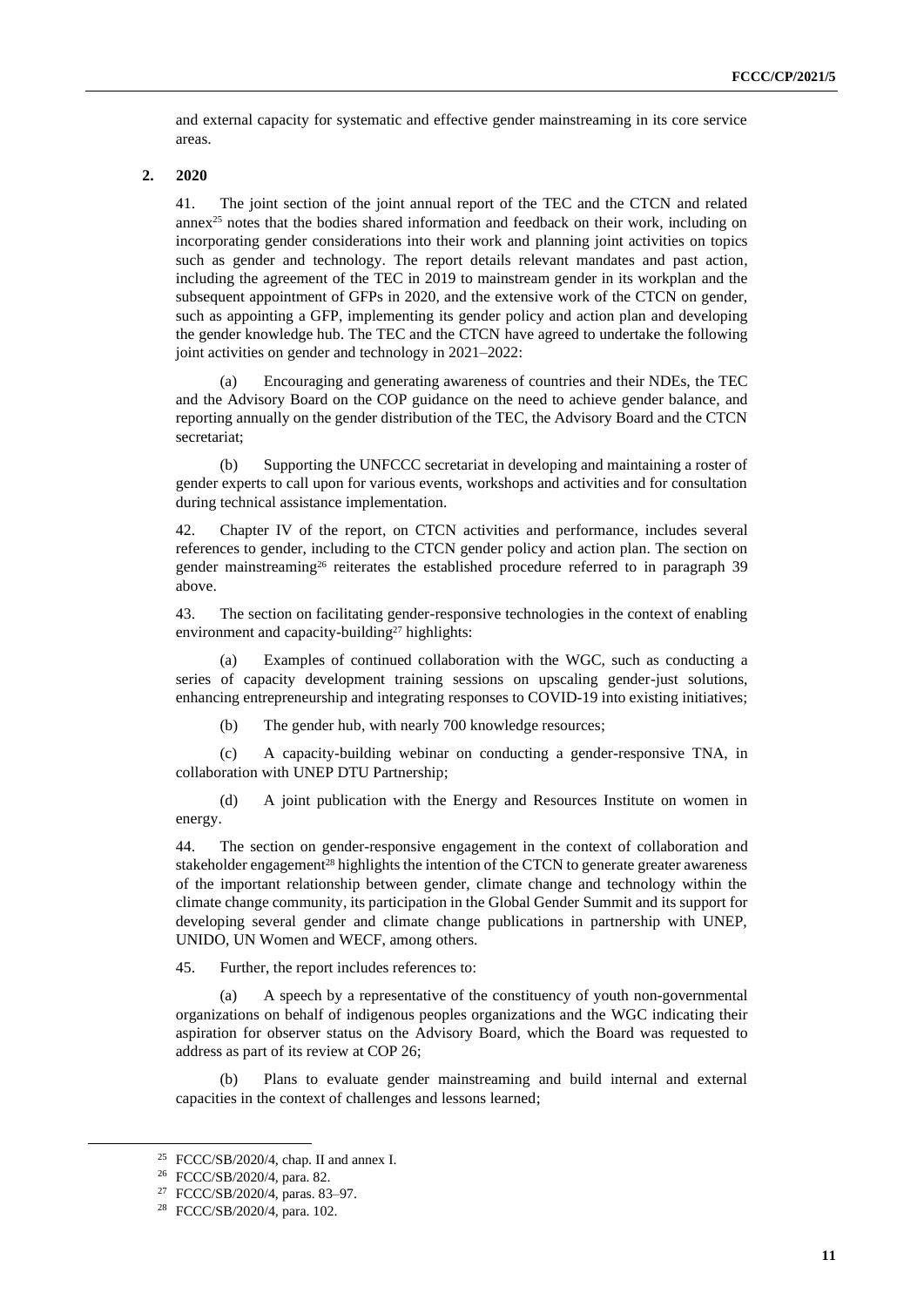(c) The results of a survey of NDEs in which 77 per cent of respondents reported that CTCN technical assistance had led to a very or somewhat positive advancement of gender equality and human rights in the context of monitoring and evaluation.

46. The key messages for the COP and the CMA highlight the commitment of the CTCN to making technology development and transfer more inclusive by implementing its gender action plan and engaging with the WGC and the constituency of youth non-governmental organizations to help countries effectively transition to low-carbon economies, build climateresilient societies and systems, and progress towards achieving the SDGs.

#### **3. Progress**

47. In contrast to the joint chapters of previous TEC and CTCN joint annual reports, and in response to guidance from the COP, <sup>29</sup> the joint chapter of the 2020 report covers the institutionalization of gender mainstreaming (i.e. the establishment of GFPs and the core commitments of both bodies) and outlines planned joint activities on gender, indicating that significant progress has been made.

48. The CTCN continued to include a stand-alone segment on gender mainstreaming, $30$ incorporating information in other sections where relevant. For the 2020 report, this segment is in the section on implementation, reflecting the treatment and conception by the CTCN of gender as a cross-cutting issue that is highly relevant to its work. In 2019–2020 the CTCN provided detailed information on its activities and the institutionalization of gender mainstreaming, which enables tracking of progress.

## **H. Joint Implementation Supervisory Committee**

## **1. 2019–2020**

49. There is no reference to gender in the report to CMP  $15^{31}$  or CMP  $16.^{32}$ 

#### **2. Progress**

50. Insufficient information was included on the integration of gender in the reporting to determine progress.

### **I. Katowice Committee on Impacts**

#### **1. 2019**

51. The 2019 report<sup>33</sup> includes a section on gender capacity-building, which references relevant mandates and states that the KCI has made progress in taking into consideration gender perspectives and agreed to integrate gender mainstreaming in its activities and hold a session on the topic. Moreover, the report notes that some analysis and assessment of the impacts of the implementation of response measures revealed important gender implications, including a likely persistence of existing gender disparities that require adequate policy responses.

52. The report also notes the gender composition of the KCI and highlights the importance of gender balance, while stressing that it is the prerogative of Parties and intergovernmental organizations to nominate representatives to the KCI. The KCI draft rules of procedure<sup>34</sup> encourage groups to consider the goal of achieving gender balance when nominating members.

 $29$  Decision 3/CP.25, para. 3.

<sup>30</sup> FCCC/SB/2020/4, para. 139.

<sup>31</sup> FCCC/KP/CMP/2019/2.

<sup>32</sup> FCCC/KP/CMP/2020/4.

<sup>33</sup> KCI document KCI/2019/2/4.

<sup>34</sup> KCI document KCI/2019/2/4, annex I.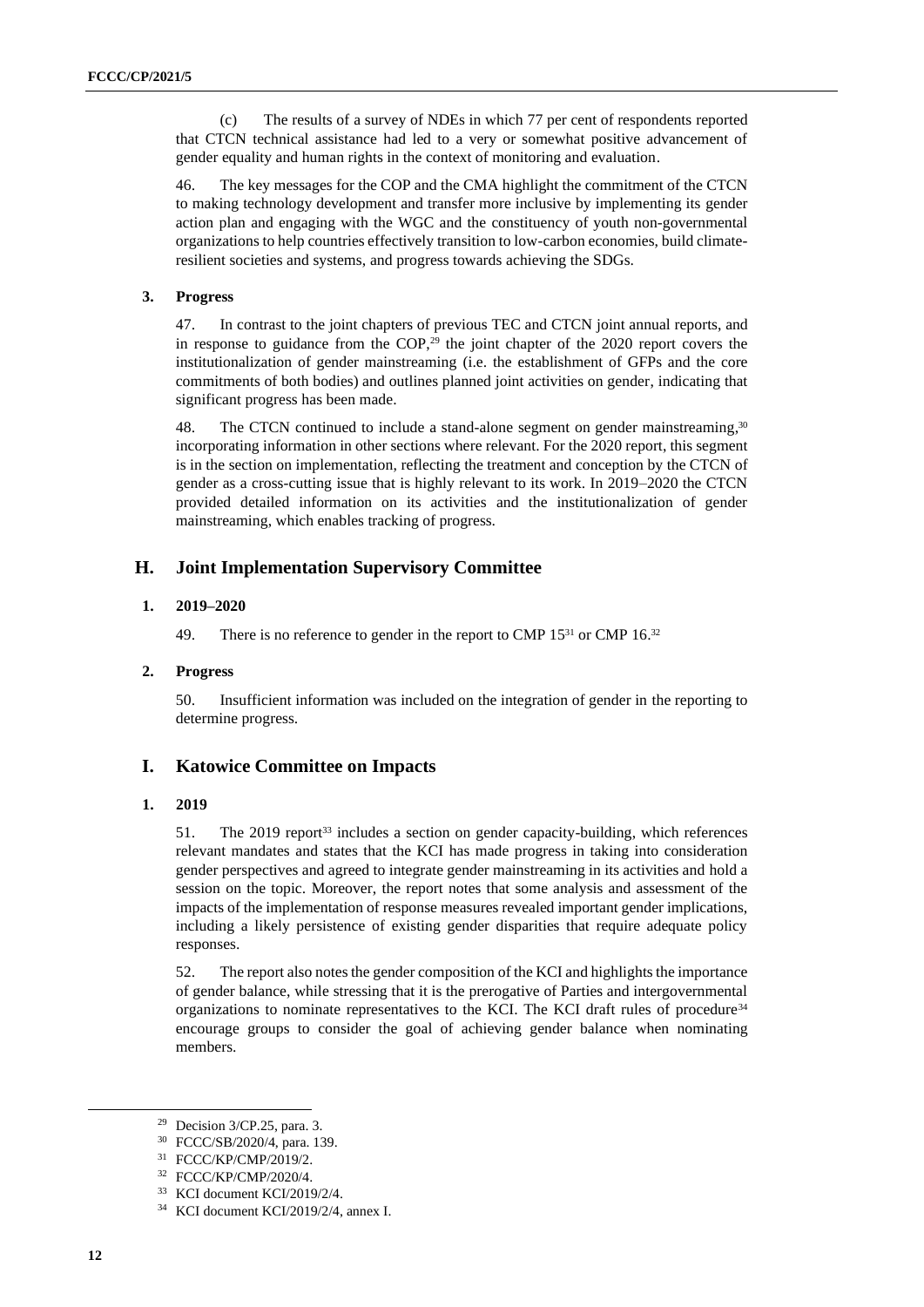**2. 2020**

53. Annex I to the 2020 report<sup>35</sup> includes a section on integrating gender considerations into the work of the KCI, which notes that, after participating in a gender training workshop delivered by the secretariat, the KCI decided to:

(a) Continue drawing on the secretariat's guidance;

(b) Consider gender aspects in developing technical papers, including how response measures affect women and men differently;

(c) Use "human" language for stakeholders (e.g. people, citizens, families, men, women, etc.);

(d) Consider gender balance when inviting speakers or calling for inputs;

(e) Continue relevant discussion at its next meeting, including by considering the elements of a concept note prepared by the secretariat for the TEC on the same matter.

54. The strategy for implementing activities in the KCI workplan<sup>36</sup> requires gender to be considered in the implementation of all activities.

55. The report refers to the historical gender composition of the KCI and notes the lack of gender balance in its membership.

#### **3. Progress**

56. The reporting of the KCI demonstrates that it is taking a staged and structured approach to its commitment to addressing how gender considerations can be included in all its activities.

## **J. Least Developed Countries Expert Group**

#### **1. 2019**

57. In the LEG report to SBI  $50<sup>37</sup>$  the work programme<sup>38</sup> and the information on adaptation gaps and needs of the least developed countries<sup>39</sup> refer to gender. The latter identified a need for deeper and more consistent consideration of how the general concept of gender sensitivity is applied to practical actions that lead to a reduction in gender-driven vulnerabilities and for attaining gender targets and indicators of the SDGs. Gender was among the national strategic priorities and activities highlighted by Kiribati during discussions with the LEG.<sup>40</sup>

58. The LEG report to SBI  $51<sup>41</sup>$  includes numerous references to gender, including relevant mandates, and a section on the toolkit for a gender-responsive NAP process, $42$ reporting progress in its development and background information and highlighting the role of collaboration of the LEG, the AC and the NAP Global Network and the fact that finalizing the toolkit was a priority.

59. The report mentions that:

(a) Focal points were requested to consider gender when identifying experts to participate in a NAP training workshop, and the registered country nominees for the

<sup>35</sup> KCI document KCI/2021/3/9. Note that, as KCI 4 was not held in 2020 owing to the COVID-19 pandemic, KCI 3 agreed to prepare a procedural report for its annual report for 2020 (as per KCI document KCI/2021/3/8, para. 11). Annex I to KCI document KCI/2021/3/9 thus contains a link to the report on KCI 3.

<sup>36</sup> KCI document KCI/2021/3/8, annex II.

<sup>37</sup> FCCC/SBI/2019/5.

<sup>38</sup> FCCC/SBI/2019/5, annex I.

<sup>39</sup> FCCC/SBI/2019/5, annex II.

<sup>40</sup> FCCC/SBI/2019/5, para. 63.

<sup>41</sup> FCCC/SBI/2019/16.

<sup>42</sup> FCCC/SBI/2019/16, paras. 44–47.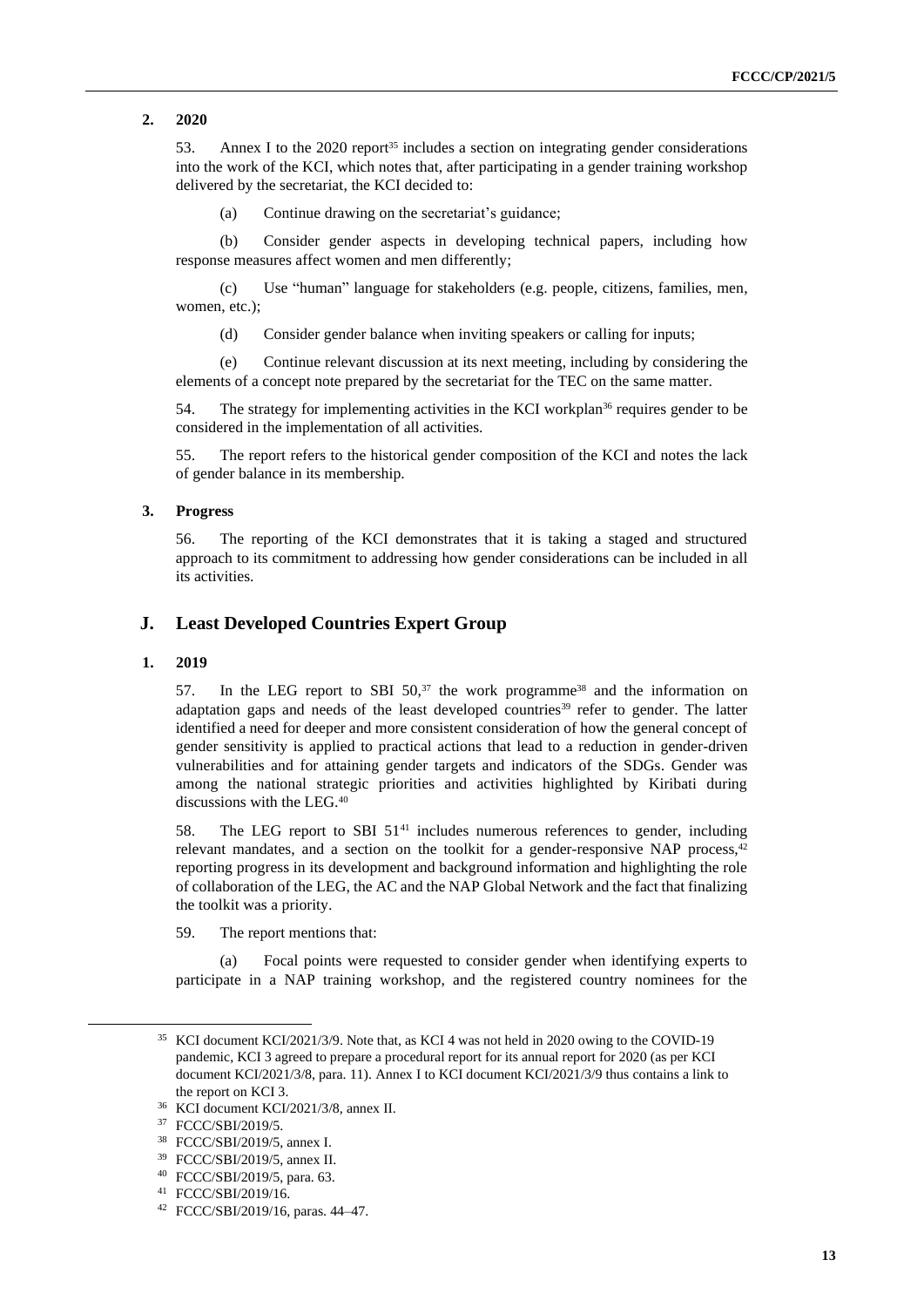workshop included 12 women and 39 men, while five of the eight resource persons were women;

(b) Gender was considered at the NAP Expo and 45 per cent of the 560 participants and 7 of the 12 keynote speakers were women;

The LEG decided to include cross-cutting issues such as gender in a peerreviewed publication on NAP outcomes, experience and lessons learned.

### **2. 2020**

60. The LEG report to SBI 52<sup>43</sup> includes numerous references to gender, including to relevant mandates and the publication of the toolkit for a gender-responsive NAP process, its launch event and related sessions at the 2019 NAP Expo. The report mentions that the LEG discussed a set of criteria for assessing the proposed NAP Expo sessions, including ensuring gender balance among the speakers, and highlights collaboration with other bodies and stakeholders, including on the toolkit, and plans under the LEG work programme for 2020<sup>44</sup> to engage with the PCCB on enhancing its collaboration and cooperation with other constituted bodies and institutions in relation to capacity-building, including on gender.

61. The activities described in the work programme include:

Continuing to provide guidance on how guiding principles on adaptation, particularly those related to gender-responsiveness and vulnerable groups, communities and ecosystems, can be considered in NAPs during relevant activities at the NAP Expos and other LEG events in 2020;

(b) Including information in the LEG 37 and 38 reports on progress towards integrating a gender perspective.

62. The report reiterated the need identified in the 2019 report for deeper and more consistent consideration of gender; its table 2 lists a proposed project on drought and genderresponsive resilience in Ethiopia that was approved for GCF funding in 2017.

63. The second LEG report in  $2020^{45}$  includes numerous references to gender, including relevant mandates, and states that the LEG discussed matters relating to integrating a gender perspective into its work. The information on gaps and needs<sup>46</sup> repeats the need for deeper and more consistent consideration of gender, and the LEG work programme for 2020–2021 47 includes plans to report on progress towards integrating a gender perspective and continue collaborating with other constituted bodies, including on gender.

#### **3. Progress**

64. As the LEG has produced one resource on gender, organized related events and affirmed that gender was taken into account for the 2019 NAP Expo, it has maintained the level of gender integration in its work. It should be noted that the LEG has begun reporting on efforts towards gender balance at its events.

65. LEG reports are similar in structure and content, enabling comparison and identification of additional or missing information.

<sup>43</sup> FCCC/SBI/2020/6.

<sup>44</sup> FCCC/SBI/2020/6, annex III.

<sup>45</sup> FCCC/SBI/2020/14.

<sup>46</sup> FCCC/SBI/2020/14, annex II.

<sup>47</sup> FCCC/SBI/2020/14, annex III.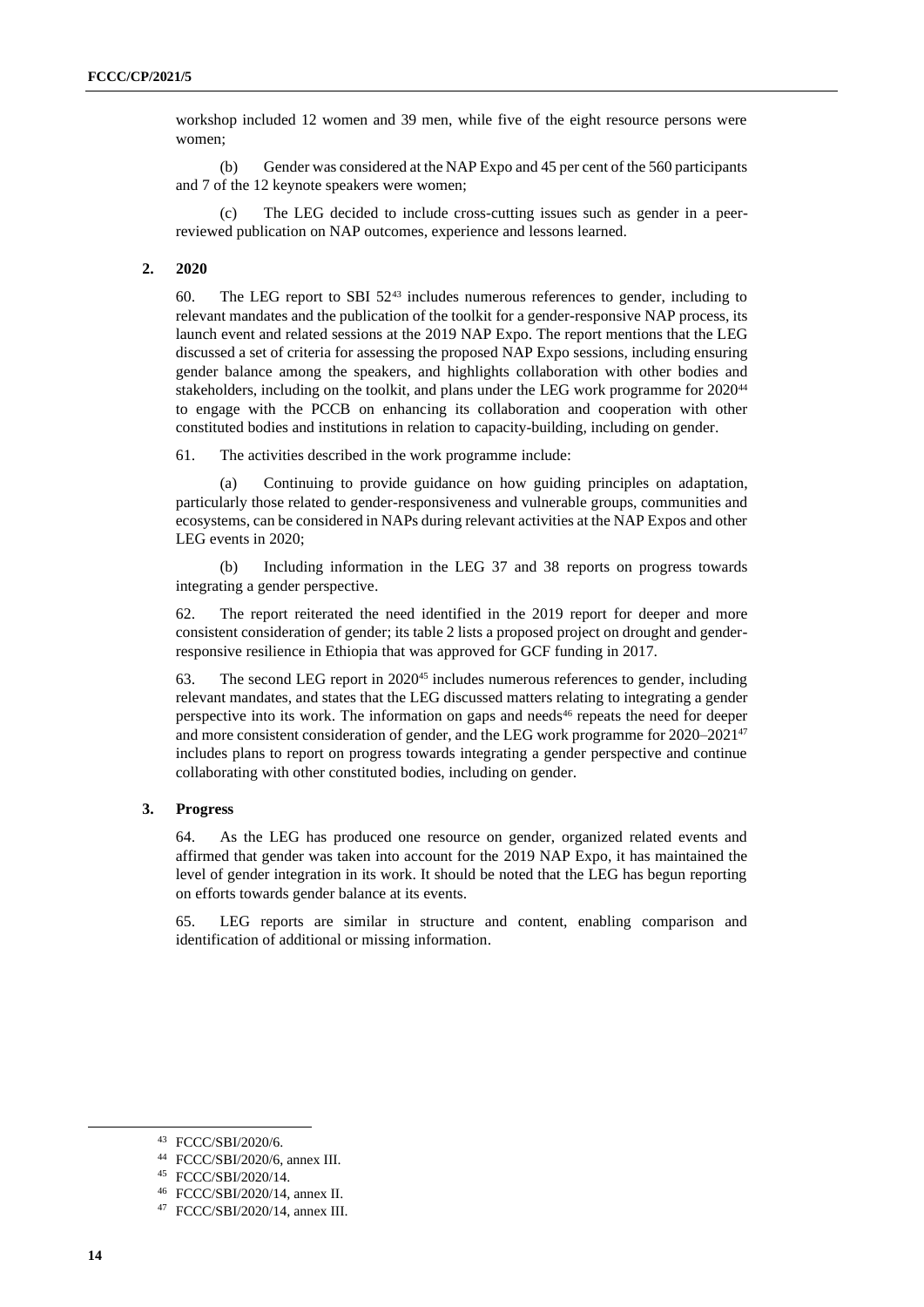## **K. Paris Agreement Implementation and Compliance Committee**

## **1. 2020**

66. The first annual report of the PAICC $48$  includes a section on gender, $49$  which describes the gender composition of the PAICC, noting the importance of gender balance while recognizing that it is the prerogative of regional groups and constituencies to nominate members, and notes that the PAICC received an information package on gender and climate change for constituted bodies and participated in an introductory session on gender under the UNFCCC at its 2<sup>nd</sup> meeting.

## **2. Progress**

67. The PAICC has actively engaged in considering gender but, since its modalities and procedures were only adopted at CMA 1, progress cannot yet be determined.

## **L. Paris Committee on Capacity-building**

### **1. 2019**

68. The PCCB report to SBI 51<sup>50</sup> contains numerous references to gender, including information on relevant mandates and gender-related PCCB activities, such as:

(a) Collaborating with the AC to plan an event on including gender considerations in adaptation planning and implementation;

(b) Presenting its work at the gender workshop at SB 50;

(c) Providing detailed information on the gender 101 webinar for its members and members of other constituted bodies;

(d) Co-organizing a technical workshop on gender capacity-building for all constituted bodies;

(e) Identifying and considering gender as an issue that cuts across all themes addressed at a side event and technical workshop on building capacity for integrating human rights into climate action;

(f) Organizing events as part of the  $1<sup>st</sup>$  Capacity-building Hub on genderresponsive climate action.

69. The PCCB reported that it built on the outcomes of the activities by developing and launching in 2019 a gender mainstreaming standard and by producing recommendations for the COP. The section of the report on building capacity to integrate gender into climate action<sup>51</sup> contains detailed recommendations to the COP, including to urge Parties to build the capacity of national institutions, encourage the PCCB to raise awareness and invite the PCCB to utilize and expand its stakeholder networks. The gender mainstreaming standard describes how the PCCB will mainstream gender in all activities, at events and meetings and in information-sharing and explains that the standard will be further developed and updated over time.<sup>52</sup>

70. The report states that the PCCB collaborated with UN Women on gender issues and promotes women's leadership, and its composition continues to be gender balanced.

### **2. 2020**

71. The 2020 PCCB report<sup>53</sup> includes numerous references to gender, including information on relevant mandates and gender-related PCCB activities, such as a NAP Expo

<sup>48</sup> FCCC/PA/CMA/2020/1.

<sup>49</sup> FCCC/PA/CMA/2020/1, paras. 27–29.

<sup>50</sup> FCCC/SBI/2019/13.

<sup>51</sup> FCCC/SBI/2019/13, paras. 59–61.

<sup>52</sup> FCCC/SBI/2019/13, annex.

<sup>53</sup> FCCC/SBI/2020/13.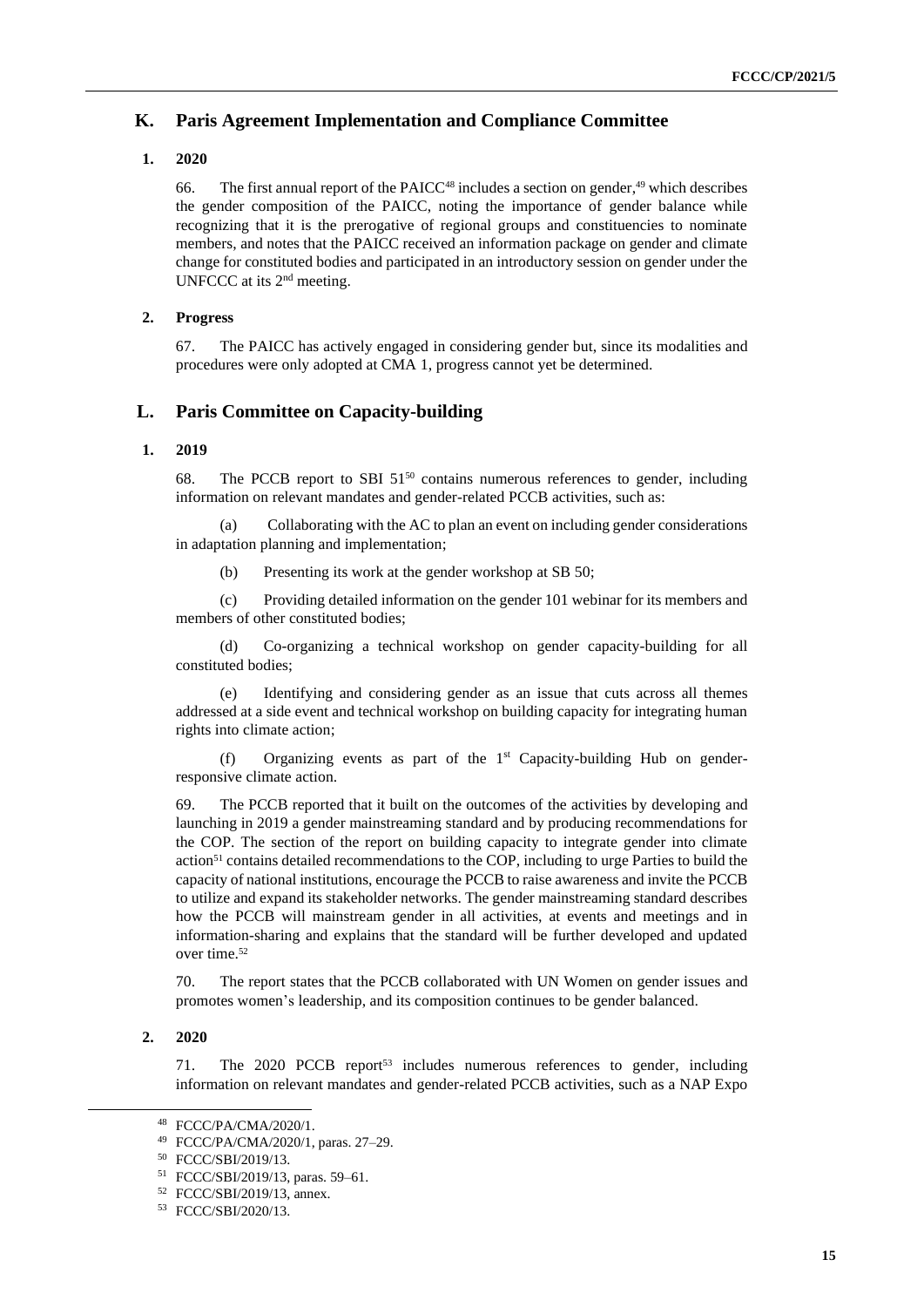event planned with the AC on including gender considerations in adaptation planning and implementation, which was postponed owing to the COVID-19 pandemic, and ensuring that Capacity-building Hub participants could deepen their knowledge on mainstreaming gender issues, human rights, youth perspectives and indigenous voices in capacity-building for climate change.

72. The report highlights the ongoing work of the PCCB on gender under the leadership of its working group on cross-cutting issues, including its participation in a virtual briefing on gender and the subsequent election of a GFP, and the implementation of the gender mainstreaming standard. The report contains detailed information on steps taken by the PCCB to mainstream gender, including:

(a) Raising awareness, disseminating information, expanding and strengthening its network and collaborating with relevant stakeholders such as UN Women, WECF and the WGC;

(b) Ensuring use of gender-inclusive language, including by requesting changes to descriptions of Capacity-building Hub events submitted by organizers;

(c) Efforts to mainstream gender considerations in the substance of its activities, which resulted in several gender-focused events and the issue of gender being raised at many Capacity-building Hub sessions;

(d) Conducting a post-event survey in which 86 per cent of respondents strongly agreed or agreed that the  $2<sup>nd</sup>$  Capacity-building Hub was conducted in a gender-responsive manner in terms of both content and event organization.

73. The report notes that the PCCB Co-Chairs and the secretariat encouraged the PCCB to seek balanced representation between men and women when nominating the Co-Chairs, and reminded the PCCB that Parties had recognized the importance of equal representation and participation of women and men in climate discussions and action and COP 18 had adopted a goal of gender balance in bodies established under the Convention. <sup>54</sup> The PCCB considered gender balance when evaluating event submissions for the  $2<sup>nd</sup>$  Capacity-building Hub and made active participation of women a key consideration in event preparation and implementation, including for the  $2<sup>nd</sup>$  Capacity-building Hub and the virtual Capacitybuilding Knowledge to Action Day for the African region.

74. The PCCB workplan for 2021–2024<sup>55</sup> indicates that the PCCB plans to continue considering cross-cutting issues such as gender in managing its workplan and applying its gender mainstreaming standard.

#### **3. Progress**

75. The PCCB demonstrated significant progress in integrating gender, having developed a comprehensive gender mainstreaming standard and reported on its implementation in 2020. Highlights are the success of the PCCB in integrating gender into a growing number of activities and products and its structured approach to doing so, which is likely to help sustain progress.

## **M. Standing Committee on Finance**

#### **1. 2019**

76. The report to COP 25 and CMA 2<sup>56</sup> contains numerous references to gender, including relevant mandates. The section on gender<sup>57</sup> includes information on a capacity-building webinar on integrating gender considerations organized by the SCF and reports its main outcomes:

<sup>54</sup> Decision 23/CP.18.

<sup>55</sup> FCCC/SBI/2020/13, annex I.

<sup>56</sup> FCCC/CP/2019/10–FCCC/PA/CMA/2019/3 and Add.1–2.

<sup>57</sup> FCCC/CP/2019/10–FCCC/PA/CMA/2019/3, paras. 31–33.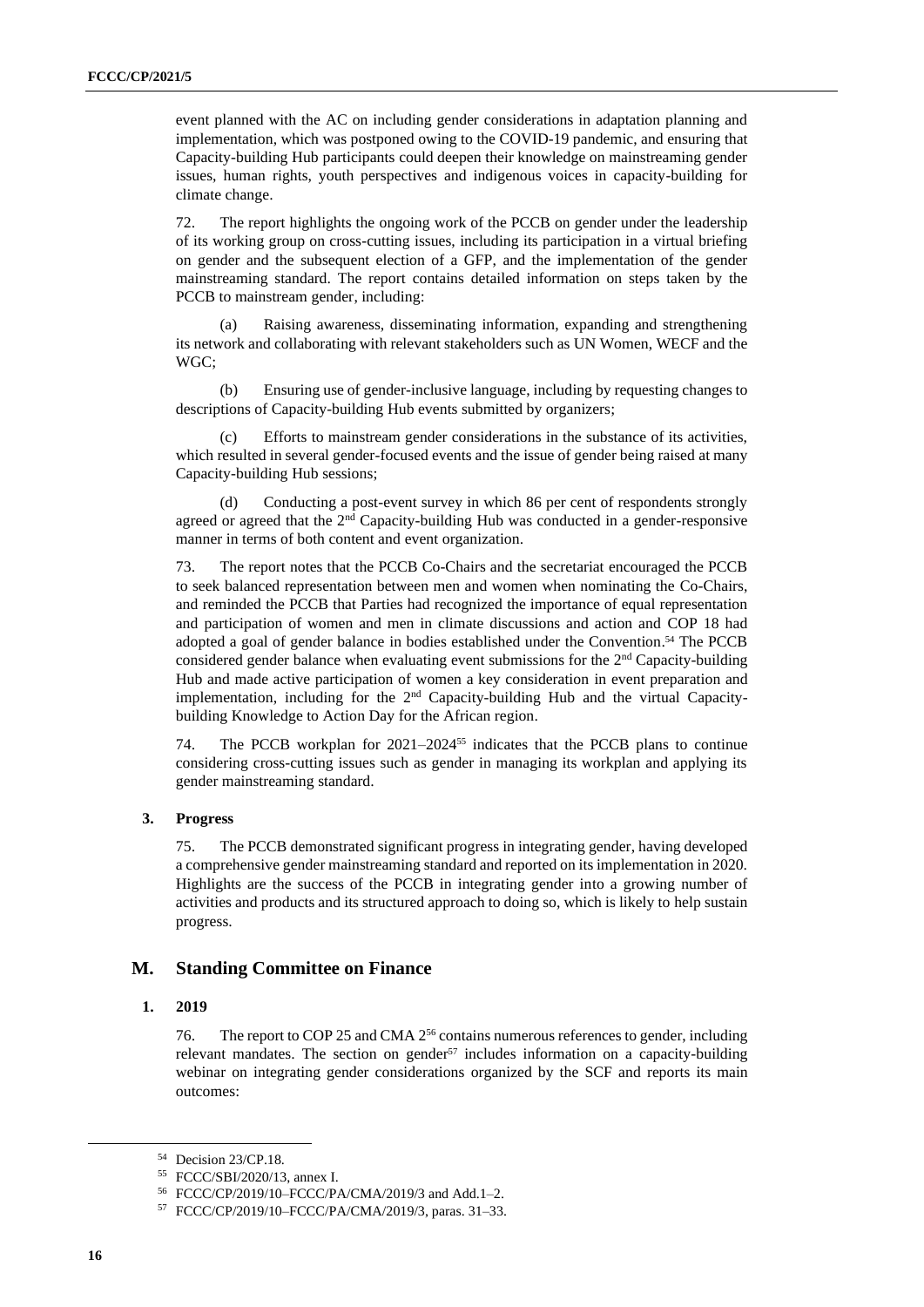(a) Identifying possible entry points in SCF work where integration of gender consideration could be strengthened, including:

(i) The fourth BA;

(ii) The first report on the determination of the needs of developing country Parties related to implementing the Convention and the Paris Agreement;

(iii) Guidance to the GCF and the GEF;

(b) Members expressing an interest in further discussing the topics and exploring ways to contribute to gender-responsiveness in climate finance from the national level through to multilateral funds.

77. According to the report, the SCF agreed that the sub-themes of the 2020 SCF Forum may include gender-responsive policies, and a focal point was elected to represent the SCF with regard to matters related to gender. The report contains the planned outlines and areas of focus of the fourth BA<sup>58</sup> and needs report,<sup>59</sup> both of which reference gender.

78. The report includes detailed information on the 2019 SCF Forum, <sup>60</sup> on, inter alia, the role of climate finance in facilitating the development of inclusive, participatory, genderresponsive and youth-oriented cities, and extensive information on gender-related discussions and relevant findings, for example on the role of climate finance in building more inclusive and sustainable cities.

79. The SCF engaged in extensive discussions but was unable to conclude its work on the draft guidance for the operating entities of the Financial Mechanism, and hence reported a compilation of information from the submissions on draft guidance, $61$  including proposed draft guidance for the GCF on:

(a) The importance of addressing remaining policy gaps, particularly with regard to a gender-responsive approach;

(b) Adopting an updated gender policy and action plan in order to align with the UNFCCC GAP and increase the gender-responsiveness of climate financing;

(c) The need for mainstreaming policies related to vulnerable peoples and protecting them against climate change.

80. The proposed draft guidance to the GEF welcomes its progress in implementing its gender strategy and a gender-responsive approach and encourages it to continue integrating gender equality into its activities.

81. The report to COP 26 and CMA  $3,62$  which does not include draft guidance from the SCF to the operating entities of the Financial Mechanism, contains numerous references to gender, including relevant mandates. The section on gender<sup>63</sup> includes information on:

(a) Integrating gender considerations into the fourth BA, including by providing information on gender in the context of climate finance tracking and reporting, and organizing two informal webinars for contributors and experts, with further information on the focus areas of the webinars included in annex II to the report;

(b) Considering gender-disaggregated information on the needs of developing countries in existing reports and how it could be incorporated into the first needs report;

Including space in the draft programme for the next SCF Forum for discussions on gender-based and inclusive approaches to addressing climate change mitigation and adaptation;

**<sup>2.</sup> 2020**

<sup>58</sup> FCCC/CP/2019/10–FCCC/PA/CMA/2019/3, annex II.

<sup>59</sup> FCCC/CP/2019/10–FCCC/PA/CMA/2019/3, annex III.

<sup>60</sup> FCCC/CP/2019/10/Add.1−FCCC/PA/CMA/2019/3/Add.1.

<sup>61</sup> FCCC/CP/2019/10/Add.2–FCCC/PA/CMA/2019/3/Add.2.

<sup>62</sup> FCCC/CP/2020/4–FCCC/PA/CMA/2020/3.

<sup>63</sup> FCCC/CP/2020/4–FCCC/PA/CMA/2020/3, para. 36.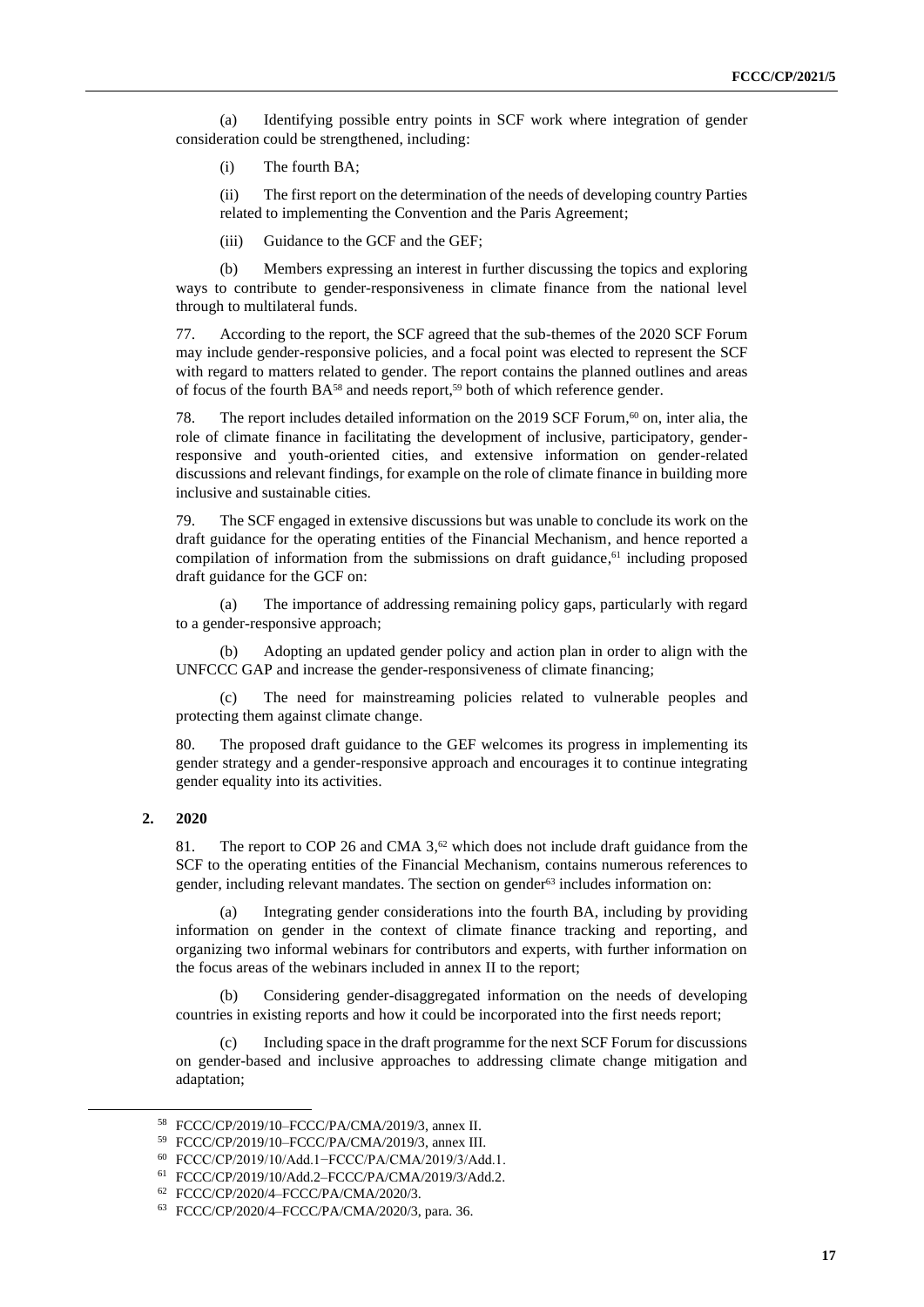(d) Striving for gender balance among invited panellists for SCF webinars, stakeholder consultations and a progress update event at the UNFCCC Climate Dialogues 2020.

82. The report states that a focal point was re-elected to represent the SCF with regard to matters related to gender.

#### **3. Progress**

83. The SCF has maintained its gender mainstreaming efforts by continuing to include gender considerations in the fourth BA and, where possible, the compilation of proposed draft guidance for the GCF and the GEF. It has further considered gender in preparing the first needs report and in workshops aimed at facilitating the development of the fourth BA. The SCF has also taken steps to structure its engagement on gender by appointing a GFP.

84. The SCF has continued to apply good practice by summarizing information on gender in a dedicated, well-structured section of its report, while also referencing gender in other sections as relevant.

## **N. Technology Executive Committee**

## **1. 2019**

85. In chapter III of the 2019 joint annual report of the TEC and the CTCN,<sup>64</sup> on TEC activities and performance, the TEC reports that it agreed to apply a general approach to mainstreaming gender,<sup>65</sup> establish the role of a GFP and appoint a GFP at its  $20<sup>th</sup>$  meeting. The TEC indicated that it reflected on lessons learned and challenges in implementing its workplan, including its progress in taking gender into consideration, and is looking forward to improving the gender balance of its composition, noting Parties' prerogative to nominate representatives to constituted bodies. For information on the joint reporting of the TEC and the CTCN, see paragraph [41 above.](#page-10-0)

#### **2. 2020**

86. Chapter III of the 2020 joint annual report of the TEC and the CTCN, on TEC activities and performance, contains a section on gender mainstreaming, <sup>66</sup> which, in addition to recalling the adoption by the TEC of a general mainstreaming approach, reports that:

(a) Two GFPs were appointed;

(b) The TEC identified activities in its rolling workplan that provide opportunities for integrating gender considerations;

The TEC reached out to gender and technology experts and the CTCN to enhance knowledge and awareness of gender perspectives, exchange experience and identify opportunities for collaboration.

87. Annex II to the report clearly describes the response of the TEC to gender-related mandates and guidance such as the UNFCCC GAP and the technology framework through the above-mentioned steps. The TEC recognizes that integrating gender considerations into the implementation of its workplan activities will enhance the effectiveness and inclusiveness of its recommendations.

88. When reporting on challenges and lessons learned, the TEC recognized the immense momentum around gender and climate change and noted that raising awareness among policymakers for them to create and implement effective policies in these areas is

<sup>64</sup> FCCC/SB/2019/4.

<sup>&</sup>lt;sup>65</sup> See TEC document TEC/2019/19/10, available at [https://unfccc.int/ttclear/tec/meetings.html.](https://unfccc.int/ttclear/tec/meetings.html) The general mainstreaming approach includes elements on mainstreaming gender considerations, collaboration and stakeholder engagement, monitoring, communication and event organization.

<sup>66</sup> FCCC/SB/2020/4, paras. 49–50.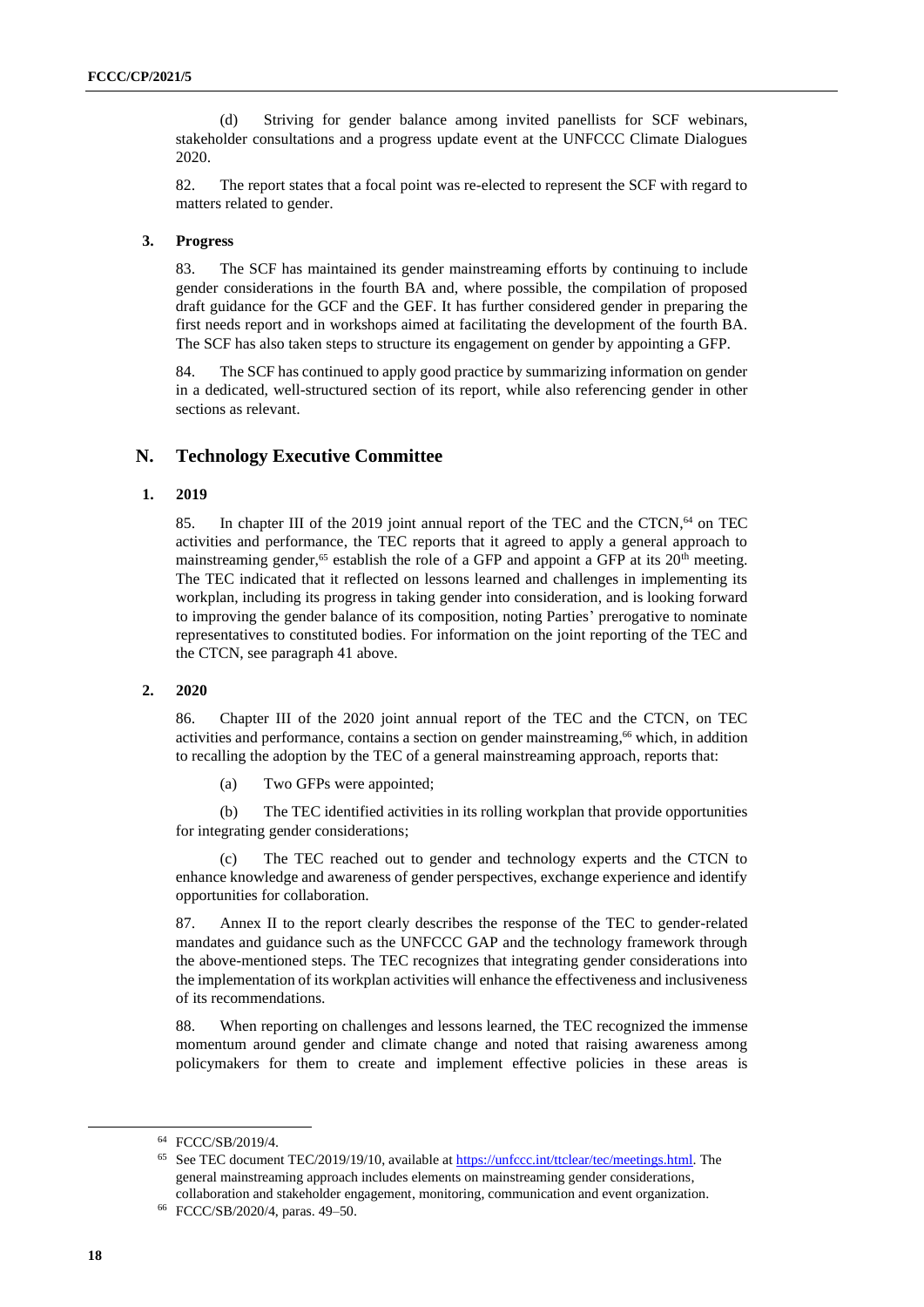challenging. In addition, results of gender integration are yet to be assessed towards further strengthening gender aspects in its work.

89. Jointly with the CTCN, the TEC agreed to undertake joint work on technology and gender in 2021–2022 (see para. [41 above\)](#page-10-0).

#### **3. Progress**

90. The TEC has made significant progress in integrating gender into its work. Its 2017– 2018 reporting includes references to gender balance and a gender dialogue, while the 2020 report contains very detailed information on the structured approach of the TEC to integrating gender considerations into its work, presented in a dedicated subsection on workplan implementation and in relevant sections throughout the report. Highlights include the gender mainstreaming approach, improved collaboration with the CTCN and clearly defined joint and stand-alone activities.

## **O. Executive Committee of the Warsaw International Mechanism**

#### **1. 2019**

91. The report to SB  $51^{67}$  includes references to gender in relation to events such as a gender session at the 9<sup>th</sup> meeting of the WIM Executive Committee, where 28 sets of genderrelated issues and challenges were discussed and 26 specific and interrelated ways to integrate gender considerations into the work of the Committee were identified, and insession events at COP 24 and SB 50.

92. According to its plan of action, <sup>68</sup> the TEG-CRM was to organize a workshop on disaster risk financing and insurance for COP 25 and/or other partnership forums on gender or disaster risk financing and insurance in fragile contexts. According to the plan of action of the TFD, <sup>69</sup> it was to prepare factsheets providing an annual overview of global disaster displacement with gender-disaggregated data.

93. The report indicates that the share of female TFD members had increased by 7 per cent in its second phase since April 2019. Further, experts were invited to the TEG-CRM with a view to maintaining gender balance, and the number of experts registered on the roster increased, with the share of female experts growing by 4.6 per cent since the previous reporting period.

#### **2. 2020**

94. The 2020 report<sup>70</sup> highlights relevant mandates and the progress of the Committee in relation to gender considerations, both in terms of equal representation of women at its events (e.g. speakers and moderators) and consideration of gender in a cross-cutting manner in its technical work, linking to the Committee's five-year rolling workplan, which notes that segments of the population that are already vulnerable owing to, inter alia, gender will be taken into account in a cross-cutting manner. $71$ 

95. The report references gender balance, including reaching gender parity in its leadership with one male and one female Co-Chair; the gender composition of the Committee (9 women, 11 men), the TFD (10 women, 5 men) and the TEG-CRM (10 women, 12 men); and the consideration of the goal of gender balance when selecting new expert group members.

<sup>67</sup> FCCC/SB/2019/5 and Add.1.

<sup>68</sup> FCCC/SB/2019/5/Add.1, annex II.

<sup>69</sup> FCCC/SB/2019/5/Add.1, annex I.

<sup>70</sup> FCCC/SB/2020/3.

<sup>71</sup> FCCC/SB/2017/1/Add.1, annex, para. 2(b).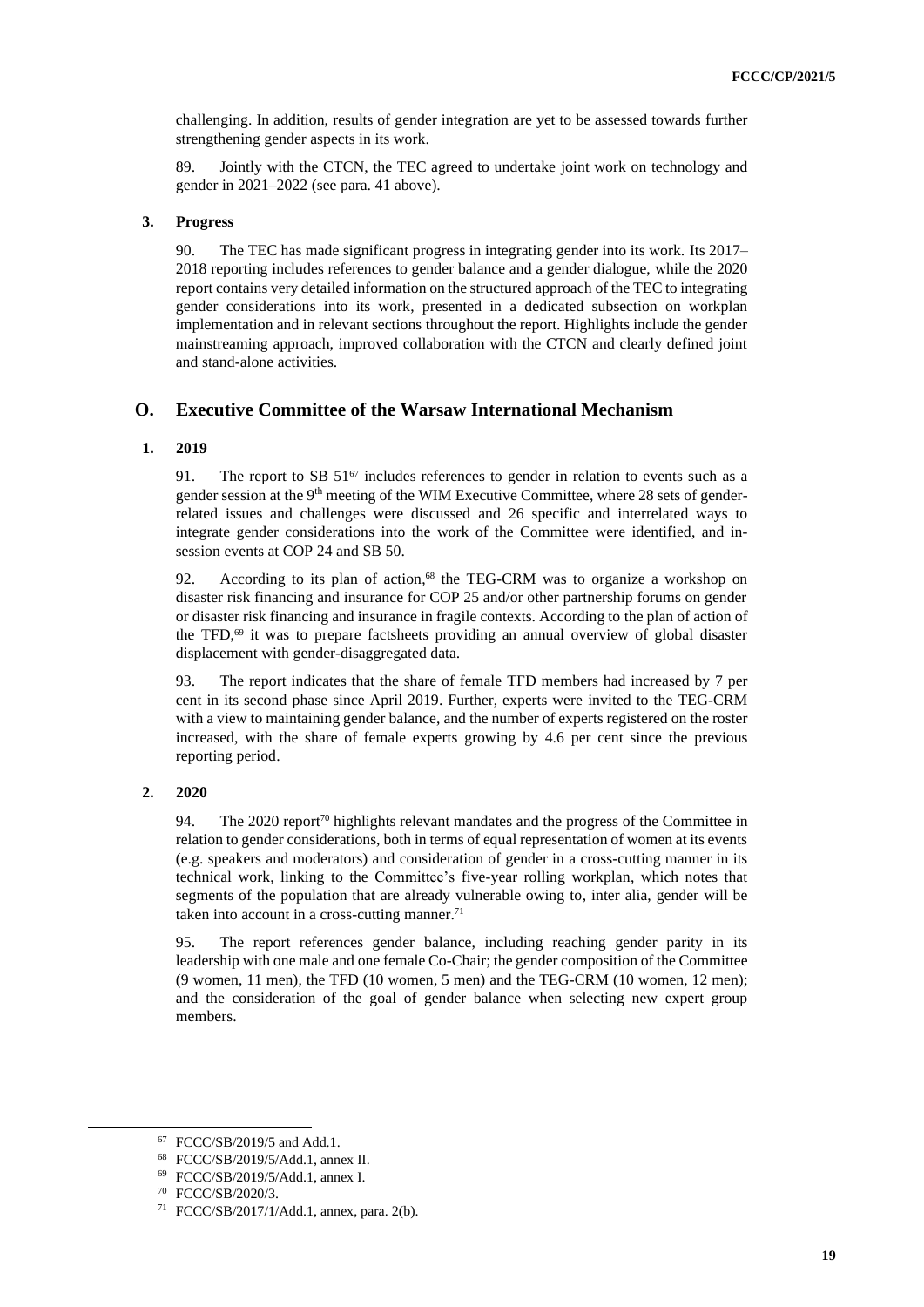#### **3. Progress**

96. In response to previous guidance<sup> $72$ </sup>, the Committee reported on its activities in the context of relevant gender mandates. The Committee has made some progress in integrating gender, including by identifying relevant issues and placing more focus on achieving gender balance in the Committee and its task forces.

## **IV. Challenges and opportunities**

97. The constituted bodies are at different stages of integrating a gender perspective into their processes and their ways of reporting thereon also vary. Few chose to employ qualifying language to enable progress to be identified. Moreover, the bodies commonly made unsubstantiated statements about their response to gender mandates and progress on gender integration. To facilitate identification of progress, improving coherence, continuity, relevance and clarity of reporting, in terms of both content and structure, remains key.

98. As an increasing number of constituted bodies are reporting on their progress and further deepening their engagement and reporting, some good practices have emerged:

(a) The AC, the PCCB and the TEC have taken steps to structure their approaches to integrating gender into their work;

(b) Some bodies are actively seeking to strengthen cooperation with other constituted bodies;

(c) The KCI has decided to consider other bodies' approaches and how they could be adapted to suit its work;

(d) The PCCB and the TEC, beyond reporting on implemented activities, assessed their progress and reflected on challenges.

99. Most constituted bodies with established structures for integrating gender into their work reported in a comprehensive, structured and meaningful manner, clearly communicating key information on institutional arrangements, any developments and key activities (gender-focused and where gender was considered as a cross-cutting issue), ultimately enabling identification of whether and how gender was considered. Importantly, this approach allows progress in gender integration to be assessed against identified opportunities.

100. Reporting in context is another important aspect, requiring constituted bodies to report on areas for improvement or where positive change could not be sustained. Exclusively and selectively highlighting success is a pronounced trend in reporting and should be avoided in the future.

101. Constituted bodies may wish to consider the following options, where not already implemented, for enhancing reporting and enabling the tracking and understanding of their progress in integrating a gender perspective into their processes:

Including a section on gender to facilitate identification of gender-relevant reporting and progress, especially for reports with a broad scope, that includes information on the current institutional arrangements and approach to integrating gender. Detailed information on activities can either be included in this section and referenced elsewhere or referenced in this section and elaborated elsewhere. Ideally, gender-relevant information should not be confined to a dedicated section; activities or topics where gender is one of several considerations should be reported in the appropriate section;

Reporting in a comprehensive and structured manner and, where the same information is referenced or elaborated in different sections of a report, clearly highlighting the duplication to avoid potentially misrepresenting the extent of gender-related activities;

Ensuring reporting is specific and meaningful by avoiding vague formulations and unsubstantiated statements or general descriptions of efforts being made;

<sup>72</sup> Decision 3/CP.25, para. 3.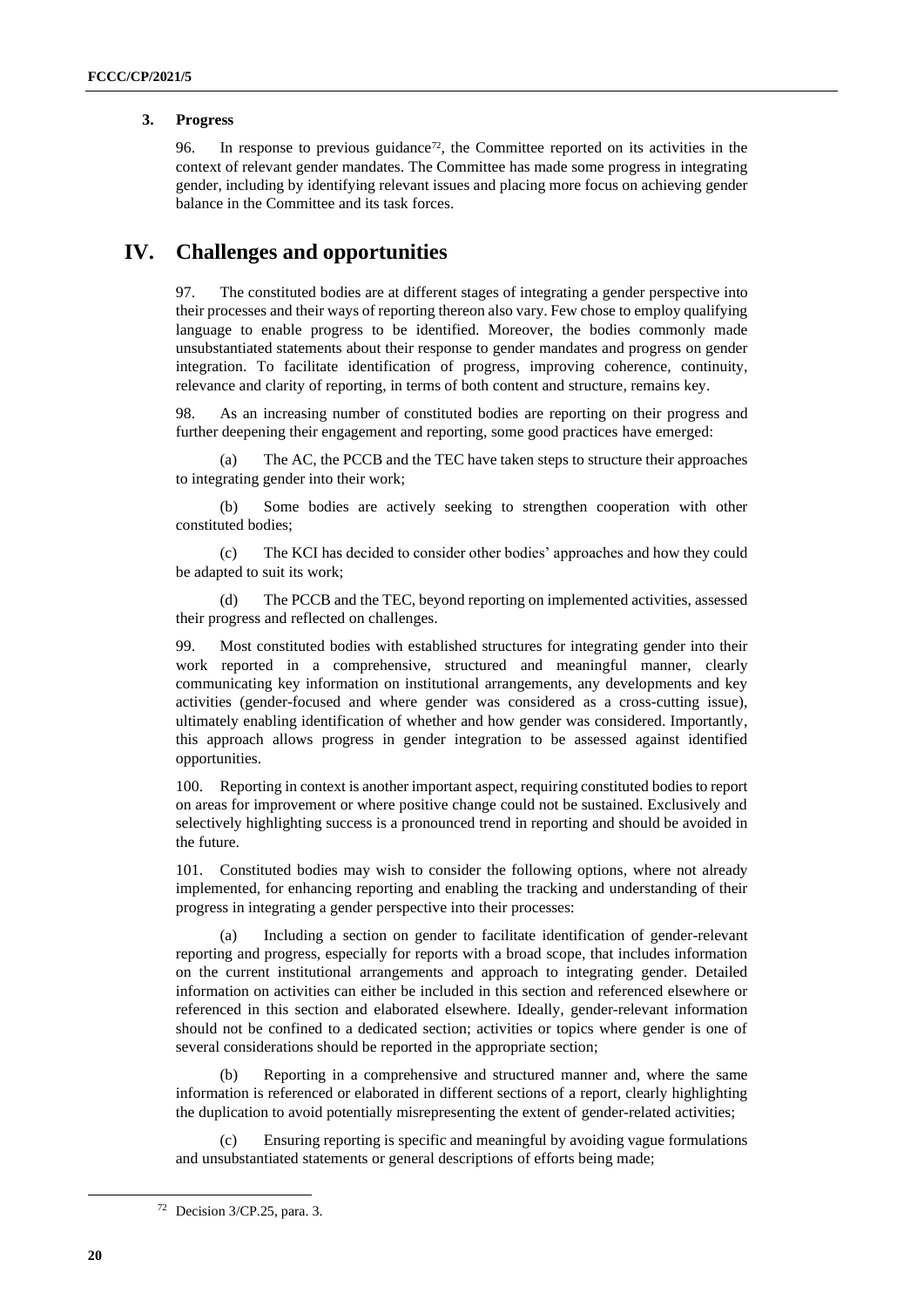(d) Ensuring clarity and relevance by providing information on how gender was integrated; detailing the approach; reporting against respective plans, commitments or frameworks; and differentiating clearly between action planned and taken;

(e) Reporting in a consistent manner and avoiding or explaining omissions of information included in previous reporting to make clear where (planned) activities were advanced or discontinued;

(f) Critically reflecting on the level of detail and disaggregation of information, such as in relation to funding provisions;

(g) Ensuring transparency and traceability of gender-related work as well as addressing the limited word count in official reports by consistently linking to relevant external resources and additional information.

102. Constituted bodies may wish to review this report, consider other bodies' approaches to integrating gender perspectives into their processes and reporting, and engage in knowledge-sharing activities such as informal meetings and the in-session dialogue under the UNFCCC GAP planned for 2023.<sup>73</sup>

103. Taking into account the suggestions included in this report, the COP may wish to consider requesting the SBI to develop guidance for the constituted bodies on:

(a) The form and substance of their reporting on progress towards integrating gender considerations into UNFCCC workstreams;

(b) Possible elements of an approach to institutionalizing the consideration of gender in their processes.

<sup>73</sup> See decision 3/CP.25, annex, table 3, activity C.2.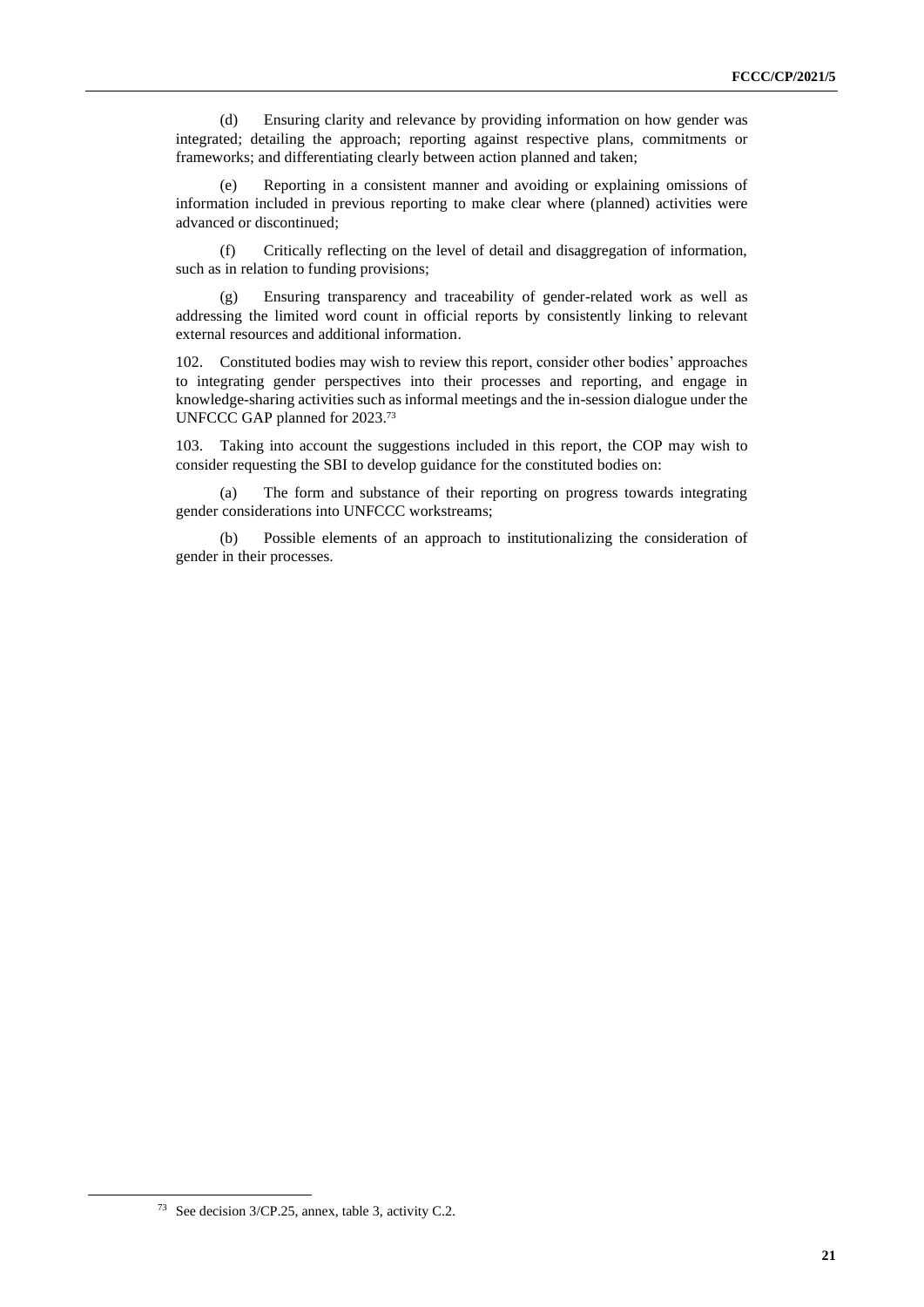#### **22 Annex I**

# **Purpose, functions and regular reporting of UNFCCC constituted bodies**

[English only]

| Body                             | Reporting                                                                                                | Purpose/governance/functions                                                                                                                                                                                                                                                                                                                                                                                                                                                                     |  |
|----------------------------------|----------------------------------------------------------------------------------------------------------|--------------------------------------------------------------------------------------------------------------------------------------------------------------------------------------------------------------------------------------------------------------------------------------------------------------------------------------------------------------------------------------------------------------------------------------------------------------------------------------------------|--|
| AC                               | Annually to the COP through the<br>SBI and the SBSTA                                                     | The AC was established to promote the implementation of enhanced action on adaptation in a coherent manner under the<br>Convention. <sup>a</sup>                                                                                                                                                                                                                                                                                                                                                 |  |
|                                  |                                                                                                          | The AC contributes to adaptation progress globally by providing expert guidance, enhancing outreach and implementing the<br>Paris Agreement by addressing crucial adaptation issues through a range of workstreams: providing guidance on adaptation<br>action and means of implementation; outreach and enhancing awareness; implementing the Paris Agreement; and enhancing<br>coherence and identifying good practices and opportunities for increasing implementation of adaptation actions. |  |
| <b>AFB</b>                       | Annually to the CMP and the<br><b>CMA</b>                                                                | The AFB supervises and manages the funding of projects and programmes in developing countries through the AF under the<br>authority and guidance of the CMP. The AF was established to finance adaptation projects and programmes in developing<br>country Parties that are Parties to the Kyoto Protocol and has served the Paris Agreement since 2019. <sup>b</sup> The GEF provides<br>interim secretariat services to the AFB, and the World Bank serves as the interim trustee of the AF.   |  |
|                                  |                                                                                                          | The AFB works in close collaboration with national and regional entities that seek to empower developing countries to<br>directly access financing and manage all aspects of projects.                                                                                                                                                                                                                                                                                                           |  |
|                                  |                                                                                                          | The AFB medium-term strategy for $2018-2022$ focuses on supporting the achievement of the SDGs and meeting the<br>challenges of the Paris Agreement. Advancing gender equality and the empowerment of women and girls is one of the<br>strategy's four cross-cutting themes. The strategy is supported by a gender policy and gender action plan, $d$ which was updated<br>in 2021 in the context of ensuring that the AF serves the Paris Agreement smoothly.                                   |  |
| CDM<br>Executive<br>Board        | Annually to the CMP                                                                                      | The CDM Executive Board supervises the CDM and undertakes regulatory functions such as accrediting entities as<br>designated operating entities, developing policies and procedures for the functioning of the CDM, approving methodologies<br>and standardized baselines and certifying emission reductions of projects and programmes of activities.                                                                                                                                           |  |
| CGE                              | Annual progress reports to the<br>COP through the SBI                                                    | The CGE aims to improve the process for and preparation of national communications and biennial update reports from<br>Parties not included in Annex I to the Convention by providing technical advice and support. The CGE also supports the<br>implementation of the enhanced transparency framework under the Paris Agreement.                                                                                                                                                                |  |
| Committee                        | Compliance At each session of the CMP                                                                    | The Compliance Committee is made up of two branches: a facilitative branch and an enforcement branch. The former<br>provides advice and assistance to Parties in order to promote compliance, and the latter determines consequences for Parties<br>not meeting their commitments.                                                                                                                                                                                                               |  |
| <b>CTCN</b><br>Advisory<br>Board | Annually to the COP through the<br>subsidiary bodies in a joint report<br>with the TEC, which includes a | The CTCN is accountable to and receives guidance from the COP through the CTCN Advisory Board, which advises the<br>CTCN on how to prioritize requests from developing countries and generally monitors, assesses and evaluates its<br>performance.                                                                                                                                                                                                                                              |  |
|                                  | joint chapter of the TEC and the<br>CTCN and separate chapters for<br>each body                          | The CTCN, as the implementation arm of the Technology Mechanism, promotes the accelerated transfer of environmentally<br>sound technologies for low-carbon and climate-resilient development at the request of developing countries through NDEs,<br>providing technology solutions, capacity-building and advice on policy and legal and regulatory frameworks.                                                                                                                                 |  |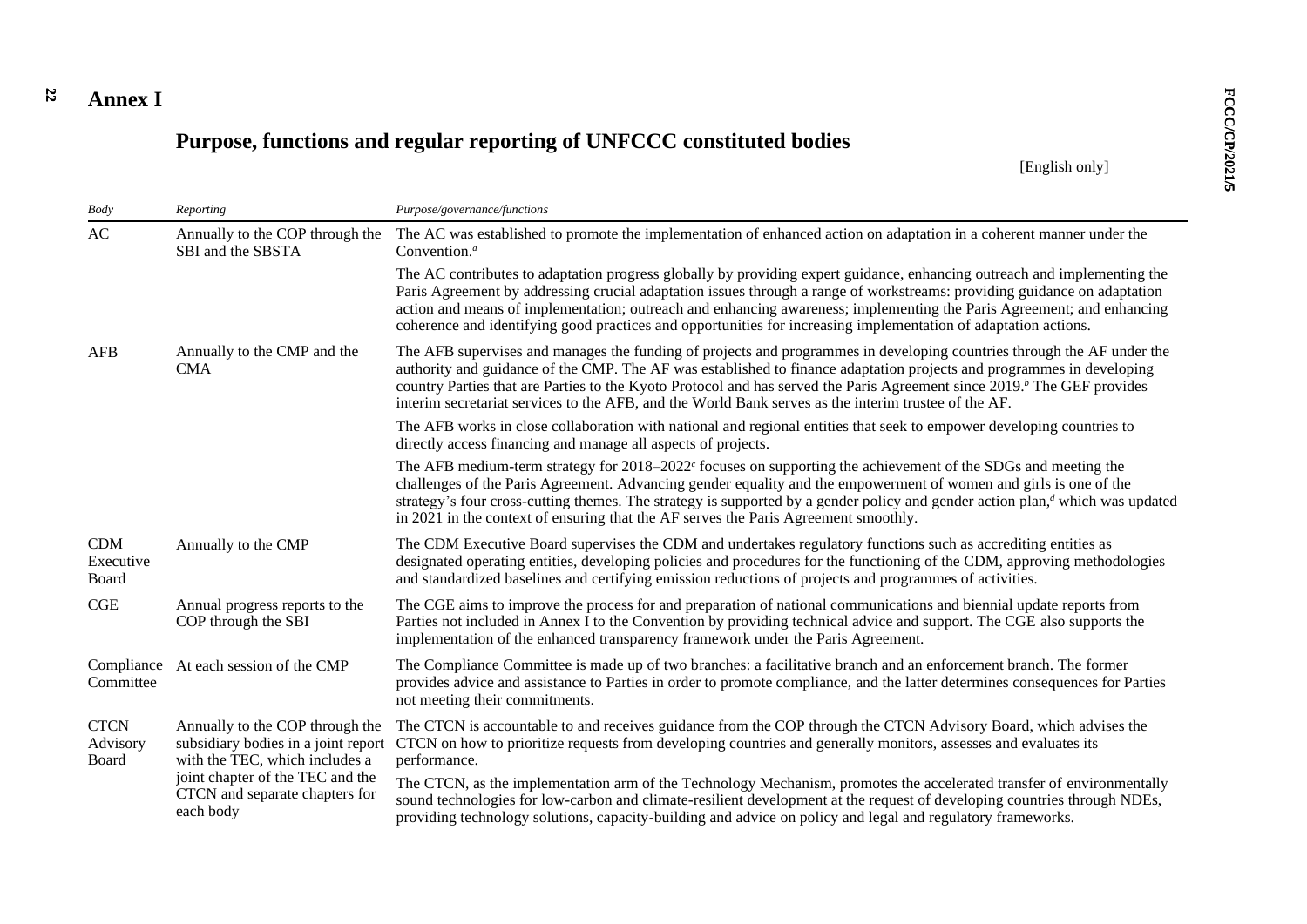| Body         | Reporting                                                                                                                                                                                                                                                                                                                                                                                                                                                                                                                                                                                                 | Purpose/governance/functions                                                                                                                                                                                                                                                                                                                                                                                                                                                                                                                                                                                                                                                                               |  |  |
|--------------|-----------------------------------------------------------------------------------------------------------------------------------------------------------------------------------------------------------------------------------------------------------------------------------------------------------------------------------------------------------------------------------------------------------------------------------------------------------------------------------------------------------------------------------------------------------------------------------------------------------|------------------------------------------------------------------------------------------------------------------------------------------------------------------------------------------------------------------------------------------------------------------------------------------------------------------------------------------------------------------------------------------------------------------------------------------------------------------------------------------------------------------------------------------------------------------------------------------------------------------------------------------------------------------------------------------------------------|--|--|
|              |                                                                                                                                                                                                                                                                                                                                                                                                                                                                                                                                                                                                           | A gender analysis of the functions, activities and main stakeholders of the CTCN was conducted in 2017, which enabled it to<br>implement a more comprehensive and consistent gender mainstreaming strategy. <sup><i>e</i></sup>                                                                                                                                                                                                                                                                                                                                                                                                                                                                            |  |  |
| <b>FWG</b>   | No mandate to report annually;<br>the FWG is mandated to report<br>on its outcomes, including a draft<br>second three-year workplan, and<br>on the LCIPP activities for<br>consideration by the COP<br>through the SBSTA in 2021                                                                                                                                                                                                                                                                                                                                                                          | The FWG was established to further operationalize the LCIPP and facilitate the implementation of its three knowledge,<br>capacity for engagement, and climate change policies and actions functions. The secretariat supports the FWG and the work<br>under the LCIPP.                                                                                                                                                                                                                                                                                                                                                                                                                                     |  |  |
| <b>JISC</b>  | At each session of the CMP                                                                                                                                                                                                                                                                                                                                                                                                                                                                                                                                                                                | The JISC supervises the verification procedure for submitted projects to confirm that the ensuing reductions of emissions by<br>sources or enhancements of anthropogenic removals by sinks meet the relevant requirements of Article 6 of the Kyoto<br>Protocol and the joint implementation guidelines. Activity under joint implementation almost ceased at the end of the first<br>commitment period of the Kyoto Protocol in 2012. As emission reduction units are created by converting part of a country's<br>assigned amount units under the Kyoto Protocol, no host Party was able to issue emission reduction units until the Doha<br>Amendment entered into force in December 2020. <sup>f</sup> |  |  |
| KCI          | Annually to the COP, the CMP<br>and the CMA                                                                                                                                                                                                                                                                                                                                                                                                                                                                                                                                                               | The KCI supports the work of the forum on the impact of the implementation of response measures in implementing its work<br>programme. <sup>8</sup>                                                                                                                                                                                                                                                                                                                                                                                                                                                                                                                                                        |  |  |
| <b>LEG</b>   | At each session of the SBI                                                                                                                                                                                                                                                                                                                                                                                                                                                                                                                                                                                | The LEG supports the least developed countries on adaptation, in particular on the process to formulate and implement<br>NAPs, national adaptation programmes of action and the implementation of the least developed countries work programme.                                                                                                                                                                                                                                                                                                                                                                                                                                                            |  |  |
|              |                                                                                                                                                                                                                                                                                                                                                                                                                                                                                                                                                                                                           | The LEG is mandated to develop a two-year rolling work programme for consideration by the SBI at its first sessional<br>meeting of each year and to report on its work to the SBI at each of its sessions. <sup>h</sup> COP 16 requested the LEG to provide<br>technical guidance and advice on strengthening gender-related considerations and considerations regarding vulnerable<br>communities within the least developed countries. <sup>i</sup>                                                                                                                                                                                                                                                      |  |  |
|              |                                                                                                                                                                                                                                                                                                                                                                                                                                                                                                                                                                                                           | The LEG 2018–2019 work programme/ contains information on specific activities related to reviewing gender-responsiveness<br>in NAPs, and the 2020 work programme <sup>k</sup> includes a reference to the continuation of this work by updating relevant technical<br>materials.                                                                                                                                                                                                                                                                                                                                                                                                                           |  |  |
| <b>PAICC</b> | Annually to the CMA                                                                                                                                                                                                                                                                                                                                                                                                                                                                                                                                                                                       | The PAICC facilitates implementation of and promote compliance with the provisions of the Paris Agreement. It is guided by<br>principles in Article 15 of the Paris Agreement and in paragraphs 1–4 of the annex to decision 20/CMA.1.                                                                                                                                                                                                                                                                                                                                                                                                                                                                     |  |  |
| <b>PCCB</b>  | Annual technical progress reports<br>The PCCB was established to address current and emerging gaps and needs in implementing capacity-building in developing<br>country Parties and further enhancing capacity-building efforts, including with regard to coherence and coordination of<br>to the COP and the CMA through<br>the SBI at its sessions coinciding<br>capacity-building activities under the Convention. The PCCB managed and oversaw the 2016–2020 workplan agreed at COP<br>with sessions of the COP<br>21. CMA 2 decided that the PCCB shall also serve the Paris Agreement. <sup>1</sup> |                                                                                                                                                                                                                                                                                                                                                                                                                                                                                                                                                                                                                                                                                                            |  |  |
| <b>SCF</b>   | Annually to the COP and the<br><b>CMA</b>                                                                                                                                                                                                                                                                                                                                                                                                                                                                                                                                                                 | The SCF was established to assist the COP in exercising its functions with respect to the Financial Mechanism of the<br>Convention. $m$                                                                                                                                                                                                                                                                                                                                                                                                                                                                                                                                                                    |  |  |
|              |                                                                                                                                                                                                                                                                                                                                                                                                                                                                                                                                                                                                           | The SCF organizes the SCF Forum to enable bodies and entities involved in climate change finance to communicate and<br>exchange information; provides draft guidance to the operating entities of the Financial Mechanism (the GCF and the GEF),<br>expert inputs, including through independent and periodic review of the Financial Mechanism, and a biennial assessment and                                                                                                                                                                                                                                                                                                                             |  |  |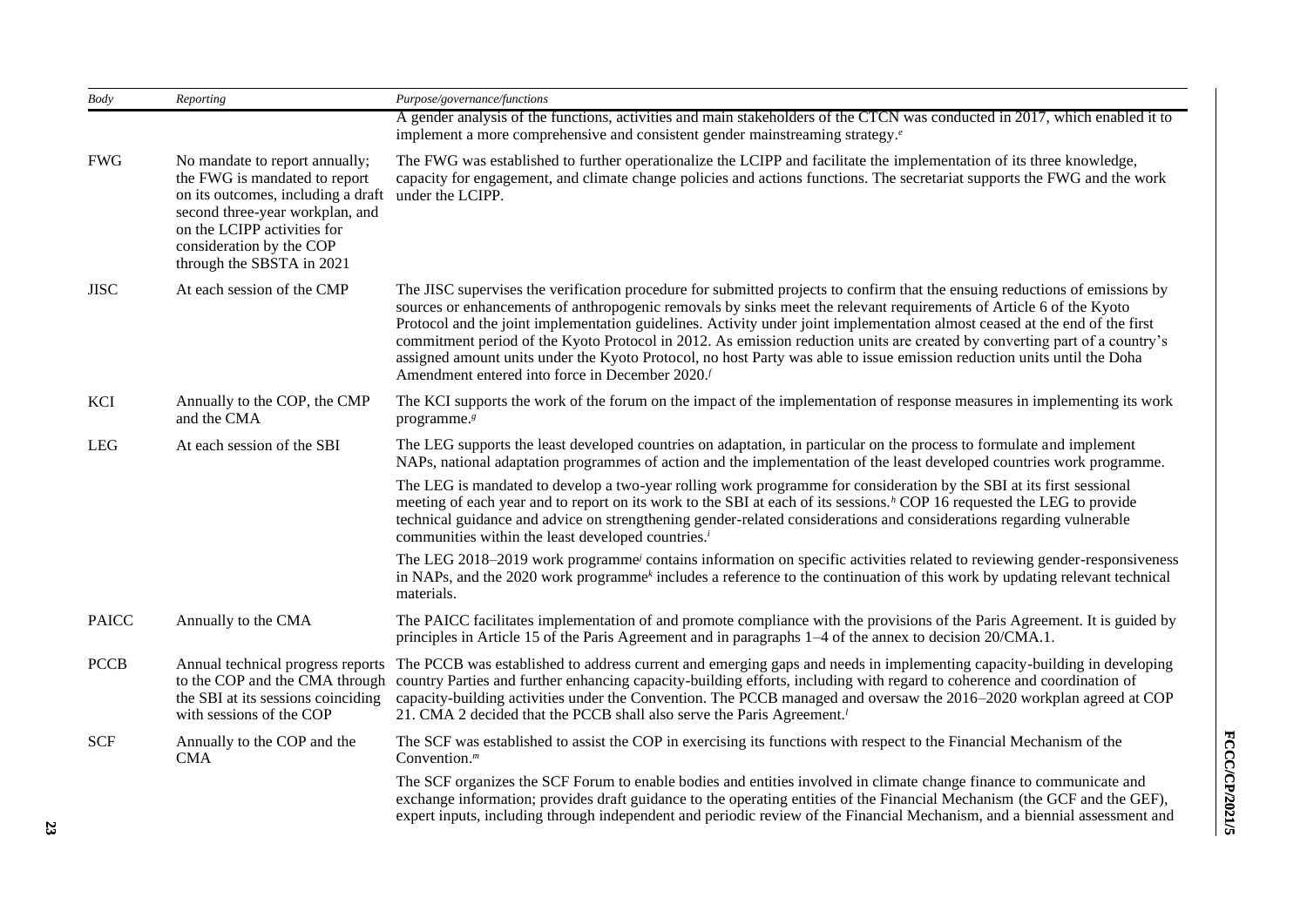| Body                                 | Reporting                        | Purpose/governance/functions                                                                                                                                                                                                                                                                                                                                                                                                                                                        |
|--------------------------------------|----------------------------------|-------------------------------------------------------------------------------------------------------------------------------------------------------------------------------------------------------------------------------------------------------------------------------------------------------------------------------------------------------------------------------------------------------------------------------------------------------------------------------------|
|                                      |                                  | overview of climate finance flows; and enhances work on the monitoring, reporting and verification of support beyond the<br>biennial assessment.                                                                                                                                                                                                                                                                                                                                    |
| <b>TEC</b>                           | See CTCN Advisory Board<br>above | The TEC was established to facilitate, together with the CTCN, the effective implementation of the Technology Mechanism<br>under the guidance of the COP." The TEC promotes collaboration and stakeholder engagement and produces briefs, technical<br>papers and other publications to provide policy guidance. The TEC developed and agreed a general approach to<br>mainstreaming gender at COP 25. <sup>o</sup>                                                                 |
| <b>WIM</b><br>Executive<br>Committee | Annually to the CMA              | The WIM Executive Committee was established to guide the implementation of the functions of the WIM, which promotes<br>the implementation of approaches to address loss and damage associated with the adverse effects of climate change in a<br>comprehensive, integrated and coherent manner. <sup><i>p</i></sup>                                                                                                                                                                 |
|                                      |                                  | The Committee implements the functions of the WIM through its five-year rolling workplan, which considers, in a cross-<br>cutting manner, issues including particularly vulnerable developing countries and segments of the population that are already<br>vulnerable, including on the basis of gender. $q$                                                                                                                                                                        |
|                                      |                                  | The Committee is empowered to establish thematic technical expert groups to assist it in conducting its work and support its<br>efforts to enhance action and support for loss and damage. The Committee, in its draft terms of reference, encourages expert<br>groups to select experts with a diversity of experience and knowledge relevant to loss and damage associated with climate<br>change impacts, considering the goal of gender balance, pursuant to decision 23/CP.18. |

*<sup>a</sup>* Decision 1/CP.16.

*b* Decisions 13/CMA.1 and 1/CMP.14.

*d* See AFB document AFB/B.35-36/8, available at [https://www.adaptation-fund.org/document/proposal-for-the-updated-gender-policy-and-gender-action-plan-of-the-adaptation-fund/.](https://www.adaptation-fund.org/document/proposal-for-the-updated-gender-policy-and-gender-action-plan-of-the-adaptation-fund/)

- *<sup>e</sup>* For more information, see the CTCN 2017 progress report, available at [https://www.ctc-n.org/resources/2017-ctcn-progress-report.](https://www.ctc-n.org/resources/2017-ctcn-progress-report)
- *<sup>f</sup>* See document FCCC/KP/CMP/2019/2, para. 9.
- *<sup>g</sup>* Decision 7/CMA.1, para 5.
- *<sup>h</sup>* Decision 6/CP.16, para. 3.
- *Decision 6/CP.16, para. 2(c).*

*k* The rolling work programme is available a[t https://unfccc.int/sites/default/files/resource/LEG-wp-2020.pdf.](https://unfccc.int/sites/default/files/resource/LEG-wp-2020.pdf)

- *<sup>m</sup>* Decision 1/CP.16, para. 112.
- *<sup>n</sup>* Decision 1/CP.16, para. 117.
- *<sup>o</sup>* See TEC document TEC/2019/19/10, available at [https://unfccc.int/ttclear/tec/meetings.html.](https://unfccc.int/ttclear/tec/meetings.html)
- *<sup>p</sup>* Decision 2/CP.19, para. 5.
- *<sup>q</sup>* FCCC/SB/2017/1/Add.1, annex, para. 2(b).
- *<sup>r</sup>* Decisions 2/CP.20, para. 8, and 4/CP.22, para. 4(b).

<sup>5</sup> See footnote 6 of the draft terms of reference for the expert groups, subcommittees, panels, thematic advisory groups or task-focused ad hoc working groups of the Committee, available at [https://unfccc.int/documents/66088.](https://unfccc.int/documents/66088)

*<sup>c</sup>* See [https://www.adaptation-fund.org/document/medium-term-strategy-2018-2022/.](https://www.adaptation-fund.org/document/medium-term-strategy-2018-2022/)

*j* The rolling work programme is available at https://unfccc.int/sites/default/files/resource/LEG%20wp%202018-19.pdf.

*<sup>l</sup>* Decision 3/CMA.2, para. 3.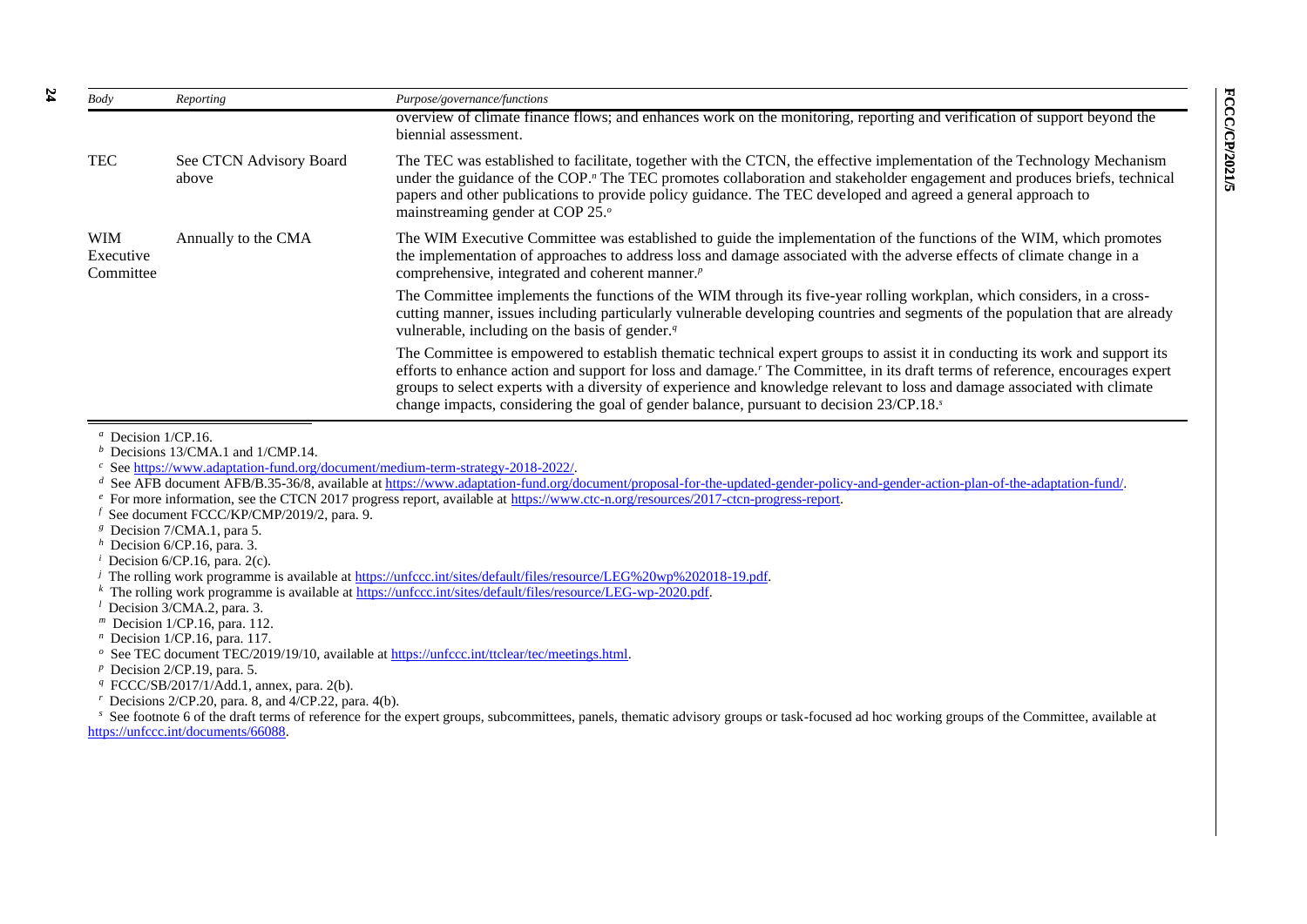## **Annex II**

## **Reporting of the Facilitative Working Group of the Local Communities and Indigenous Peoples Platform on integrating a gender perspective into its processes**

[English only]

## **I. Background**

1. The FWG meets twice per year in conjunction with the sessions of the subsidiary bodies and the session of the COP. It does not have a mandate to report annually. Therefore, the FWG meeting reports and reports on outcomes that are considered by the SBSTA and the COP have been considered for this report in order to capture information on progress in integrating gender considerations into its work.

## **II. Facilitative Working Group**

## **A. Purpose**

2. The FWG was established to further operationalize the LCIPP and facilitate implementation of the Platform's three knowledge, capacity for engagement, and climate change policies and actions functions. <sup>1</sup> The secretariat supports the FWG and the work under the LCIPP.

## **B. Reporting in 2019**

3. In the report on  $1<sup>st</sup>$  meeting,<sup>2</sup> the FWG included numerous references to gender, including relevant mandates, as a recurring theme of discussions on the LCIPP web portal and the initial two-year workplan of the LCIPP, <sup>3</sup> which includes the engagement of women as an element of the vision of the FWG, and notes that gender considerations will be mainstreamed in activities in coherence with the UNFCCC GAP.

4. The report also notes that:

(a) The aim of the election and rotation of the FWG Co-Chairs and Vice Co-Chairs is to achieve regional and gender balance;

(b) The FWG was invited to participate in an in-session workshop on gender during SB 50;

(c) The support of indigenous and non-indigenous women and organizations was acknowledged during the closing ceremony of FWG 1.

## **C. Progress**

5. As the FWG has published one meeting report so far, progress cannot yet be determined. It should be noted that the FWG has committed to mainstreaming gender considerations in its activities in coherence with the UNFCCC GAP.

<sup>&</sup>lt;sup>1</sup> For more information, se[e https://lcipp.unfccc.int/.](https://lcipp.unfccc.int/)

<sup>2</sup> FCCC/SBSTA/2019/4.

<sup>3</sup> FCCC/SBSTA/2019/4, annex I.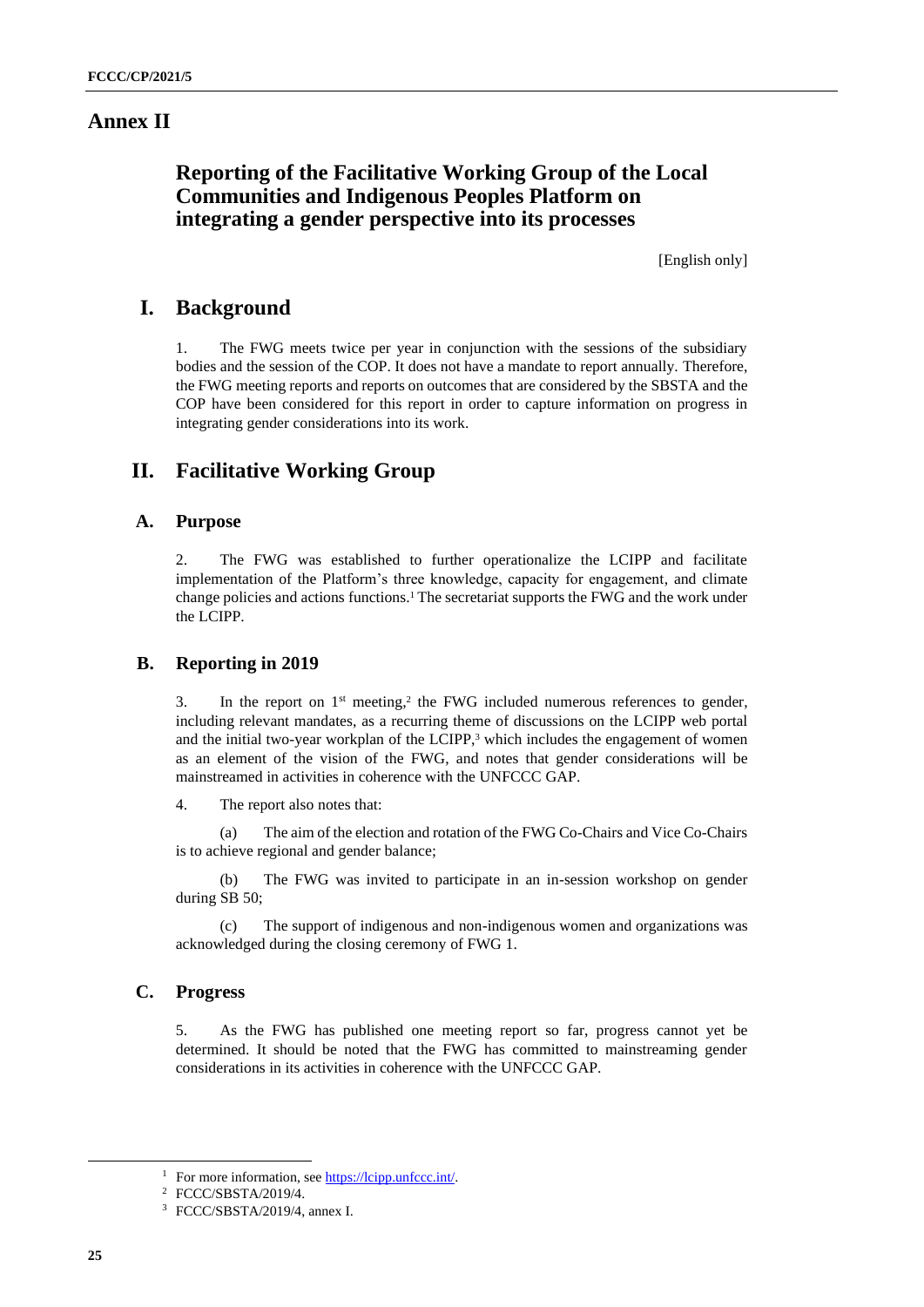## **Annex III**

# **Summary of UNFCCC constituted bodies' gender-related reporting in 2019–2020**

[English only]

| Constituted body   | Reference<br>to gender | Reference to<br>relevant<br>gender<br>mandates | Reference to<br>gender<br><i>balance<sup>a</sup></i> | Reporting on gender-related<br>activities or the inclusion of<br>evidence of the integration of a<br>gender perspective into<br>processes or substantive work | Information on activities, events or documents that are focused on or<br>include gender considerations                                                                                                                                                                                                                                                                                                                                                    | Information on institutional<br>arrangements or structures<br>for ensuring consideration of<br>gender in its work |
|--------------------|------------------------|------------------------------------------------|------------------------------------------------------|---------------------------------------------------------------------------------------------------------------------------------------------------------------|-----------------------------------------------------------------------------------------------------------------------------------------------------------------------------------------------------------------------------------------------------------------------------------------------------------------------------------------------------------------------------------------------------------------------------------------------------------|-------------------------------------------------------------------------------------------------------------------|
| AC                 | 2019                   |                                                | 2019: a                                              | 2019                                                                                                                                                          | 2019: joint PCCB event (planned); toolkit for a gender-<br>responsive NAP process (implemented)                                                                                                                                                                                                                                                                                                                                                           | Developed a plan for<br>mainstreaming<br>gender                                                                   |
|                    | 2020                   |                                                | 2020: a,<br>b                                        | 2020                                                                                                                                                          | 2020: NAP toolkit webinar, synthesis report on hazards,<br>technical paper on data, Adaptation Finance Bulletin<br>(September 2020) (implemented)                                                                                                                                                                                                                                                                                                         |                                                                                                                   |
| <b>AFB</b>         | 2019                   |                                                |                                                      | 2019                                                                                                                                                          | 2019: gender training session during the sixth readiness                                                                                                                                                                                                                                                                                                                                                                                                  | Gender policy of the                                                                                              |
|                    | 2020                   |                                                |                                                      | 2020                                                                                                                                                          | seminar, grants to support gender integration<br>(implemented)                                                                                                                                                                                                                                                                                                                                                                                            | AFB being updated                                                                                                 |
|                    |                        |                                                |                                                      |                                                                                                                                                               | 2020: gender scorecard (planned); outcome document of<br>gender policy update, including overview and case studies;<br>grants to support gender integration; awareness-raising<br>workshop on support; updated AF project performance<br>report template; annual NIE performance reports; annual<br>AFB performance report; e-learning module on<br>environmental, social and gender considerations in project<br>design and implementation (implemented) |                                                                                                                   |
| CDM                | 2019                   | 2019                                           |                                                      |                                                                                                                                                               |                                                                                                                                                                                                                                                                                                                                                                                                                                                           |                                                                                                                   |
| Executive<br>Board | 2020                   | 2020                                           |                                                      |                                                                                                                                                               |                                                                                                                                                                                                                                                                                                                                                                                                                                                           |                                                                                                                   |
| CGE                | 2019                   |                                                | 2019: b                                              |                                                                                                                                                               |                                                                                                                                                                                                                                                                                                                                                                                                                                                           |                                                                                                                   |
|                    | 2020                   |                                                | 2020: b                                              |                                                                                                                                                               |                                                                                                                                                                                                                                                                                                                                                                                                                                                           |                                                                                                                   |
| <b>CTCN</b>        | 2019                   | 2019                                           |                                                      | 2019                                                                                                                                                          | 2019: additional gender-related indicators in monitoring                                                                                                                                                                                                                                                                                                                                                                                                  | CTCN secretariat has                                                                                              |
| Advisory<br>Board  | 2020                   | 2020                                           |                                                      | 2020                                                                                                                                                          | and evaluation framework, increase in resources on gender<br>hub, launch of gender-related TNA guidance, workshop on<br>TNAs, study on coastal risk planning and management,                                                                                                                                                                                                                                                                              | a GFP and a gender<br>policy                                                                                      |

supporting Gender Just Climate Solutions Awards and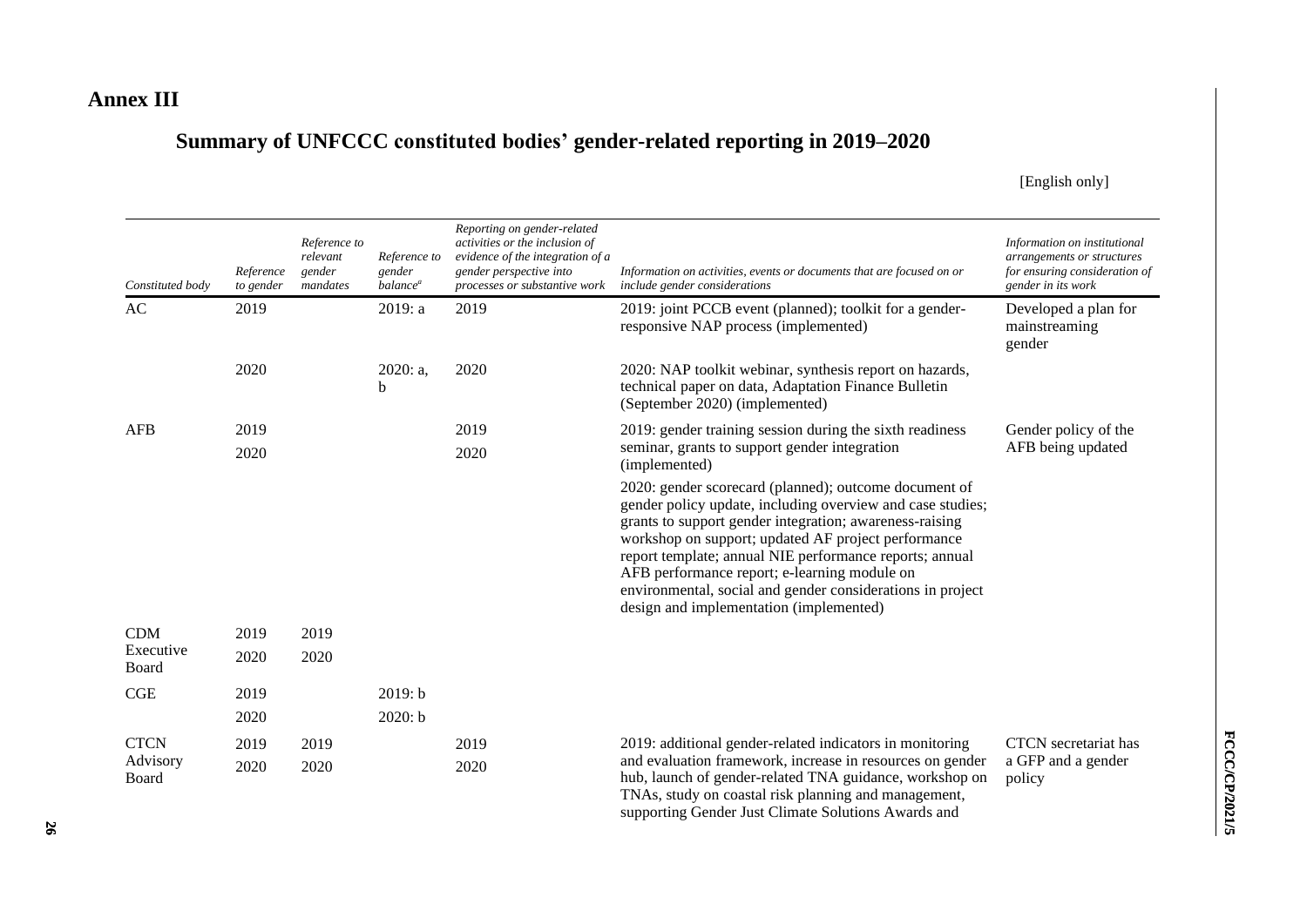| Constituted body | Reference<br>to gender           | Reference to<br>relevant<br>gender<br>mandates | Reference to<br>gender<br><i>balance<sup>a</sup></i> | Reporting on gender-related<br>activities or the inclusion of<br>evidence of the integration of a<br>gender perspective into<br>processes or substantive work | Information on activities, events or documents that are focused on or<br>include gender considerations                                                                                                                                                                                                                           | Information on institutional<br>arrangements or structures<br>for ensuring consideration of<br>gender in its work |
|------------------|----------------------------------|------------------------------------------------|------------------------------------------------------|---------------------------------------------------------------------------------------------------------------------------------------------------------------|----------------------------------------------------------------------------------------------------------------------------------------------------------------------------------------------------------------------------------------------------------------------------------------------------------------------------------|-------------------------------------------------------------------------------------------------------------------|
|                  |                                  |                                                |                                                      |                                                                                                                                                               | related report, capacity-building workshop, best practice<br>examples of women's economic empowerment in energy<br>systems, resource guide on scaling up gender-just climate<br>initiatives, sharing descriptions of gender-just climate<br>initiatives (implemented)                                                            |                                                                                                                   |
|                  |                                  |                                                |                                                      |                                                                                                                                                               | 2020: capacity development series on upscaling gender-<br>just solutions, increase in resources on gender hub,<br>webinar on gender-responsive TNAs, Global Gender<br>Summit, supporting a number of publications, including<br>question on gender equality in NDE survey, joint<br>publication on women in energy (implemented) |                                                                                                                   |
| <b>FWG</b>       | 2019<br>N <sub>O</sub><br>report | 2019                                           | 2019: a                                              |                                                                                                                                                               |                                                                                                                                                                                                                                                                                                                                  |                                                                                                                   |
| KCI              | 2019<br>2020                     | 2019                                           | 2019: a<br>2020: a,<br>b                             |                                                                                                                                                               |                                                                                                                                                                                                                                                                                                                                  |                                                                                                                   |
| <b>LEG</b>       | 2019<br>2020                     | 2019<br>2020                                   | 2019: b                                              | 2019<br>2020                                                                                                                                                  | 2019: NAP toolkit, publication on NAPs (planned); NAP<br>Expo (implemented)<br>2020: NAP Expo (planned); NAP toolkit launch event<br>(implemented)                                                                                                                                                                               |                                                                                                                   |
| <b>PAICC</b>     | N <sub>O</sub><br>report<br>2020 |                                                | 2020: a                                              |                                                                                                                                                               |                                                                                                                                                                                                                                                                                                                                  |                                                                                                                   |
| <b>PCCB</b>      | 2019<br>2020                     | 2019<br>2020                                   | 2020: a,<br>b                                        | 2019<br>2020                                                                                                                                                  | 2019: technical workshop on human rights, events at<br>Capacity-building Hub (implemented)<br>2020: events, some focused on gender, at Capacity-<br>building Hub (implemented)                                                                                                                                                   | Developed a standard<br>for mainstreaming<br>gender and elected a<br><b>GFP</b>                                   |
| <b>SCF</b>       | 2019<br>2020                     | 2019<br>2020                                   |                                                      | 2019<br>2020                                                                                                                                                  | 2019: 2020 BA, 2020 SCF Forum (planned); 2019 SCF<br>Forum (implemented)<br>2020: fourth BA, needs report, SCF Forum (planned); two<br>informal webinars on BA (implemented)                                                                                                                                                     | Nominated a GFP                                                                                                   |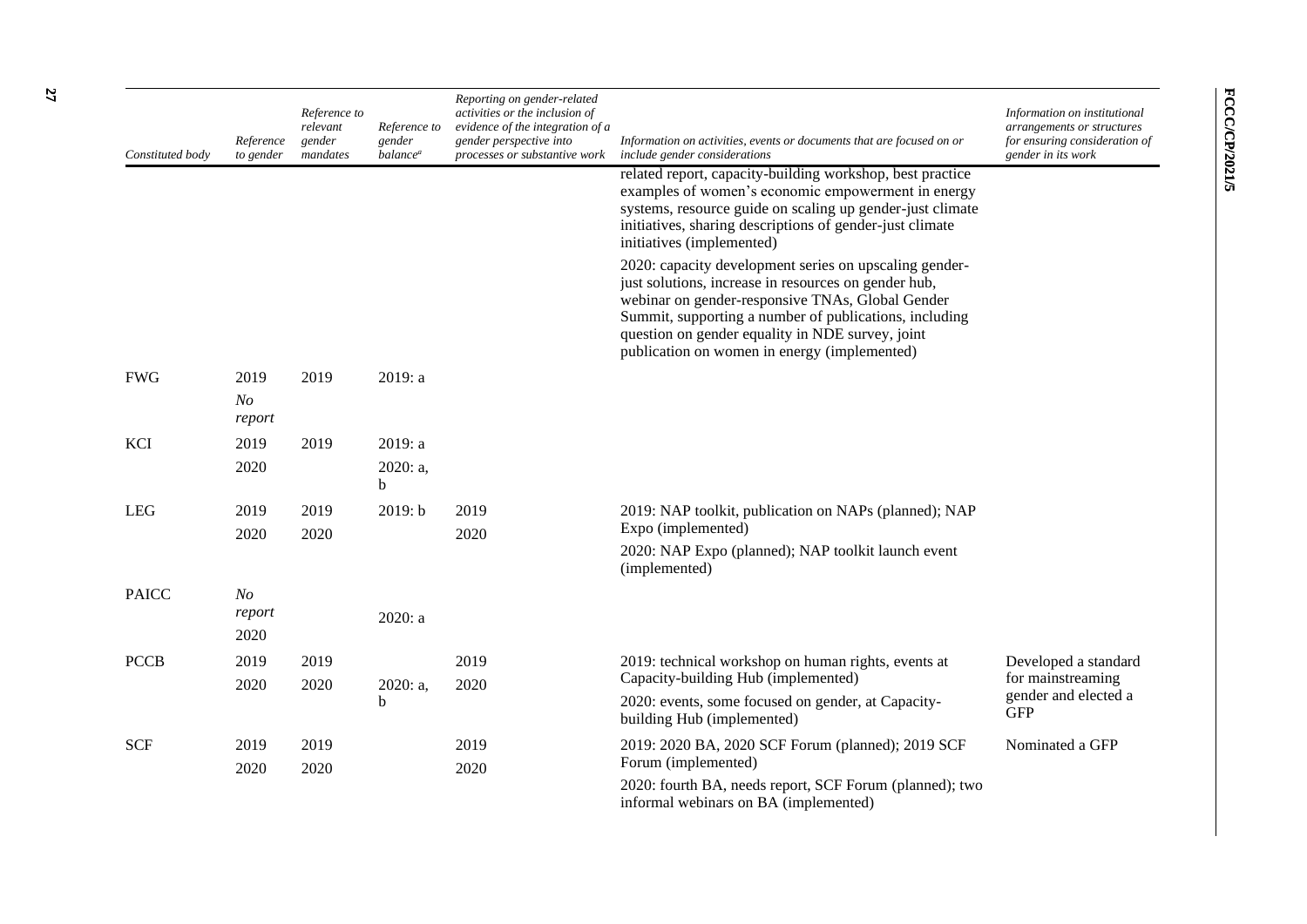| Constituted body                     | Reference<br>to gender | Reference to<br>relevant<br>gender<br>mandates | Reference to<br>gender<br>balance <sup>a</sup> | Reporting on gender-related<br>activities or the inclusion of<br>evidence of the integration of a<br>gender perspective into<br>processes or substantive work | Information on activities, events or documents that are focused on or<br>include gender considerations                                                                                                           | Information on institutional<br>arrangements or structures<br>for ensuring consideration of<br>gender in its work                                                                                                         |
|--------------------------------------|------------------------|------------------------------------------------|------------------------------------------------|---------------------------------------------------------------------------------------------------------------------------------------------------------------|------------------------------------------------------------------------------------------------------------------------------------------------------------------------------------------------------------------|---------------------------------------------------------------------------------------------------------------------------------------------------------------------------------------------------------------------------|
| <b>TEC</b>                           | 2019<br>2020           | 2020                                           | 2019: a                                        | 2019<br>2020                                                                                                                                                  | 2019: implementing the general approach to gender<br>mainstreaming (planned)<br>2020: implementing the general approach (planned);<br>outreach to gender and technology experts and to the<br>CTCN (implemented) | Developed a general<br>approach to<br>mainstreaming<br>gender, appointed<br>two GFPs and<br>identified activities in<br>its rolling workplan<br>that provide<br>opportunities for<br>integrating gender<br>considerations |
| <b>WIM</b><br>Executive<br>Committee | 2019<br>2020           | 2020                                           | 2019: b<br>2020: a,<br>b                       |                                                                                                                                                               | 2019: workshop on disaster risk financing and insurance or<br>other partnership forums on gender, factsheets including<br>gender-disaggregated data (planned)                                                    |                                                                                                                                                                                                                           |

<sup>a</sup> "a" in the context of the constituted body or its leadership; "b" in the context of working groups, events or beneficiaries.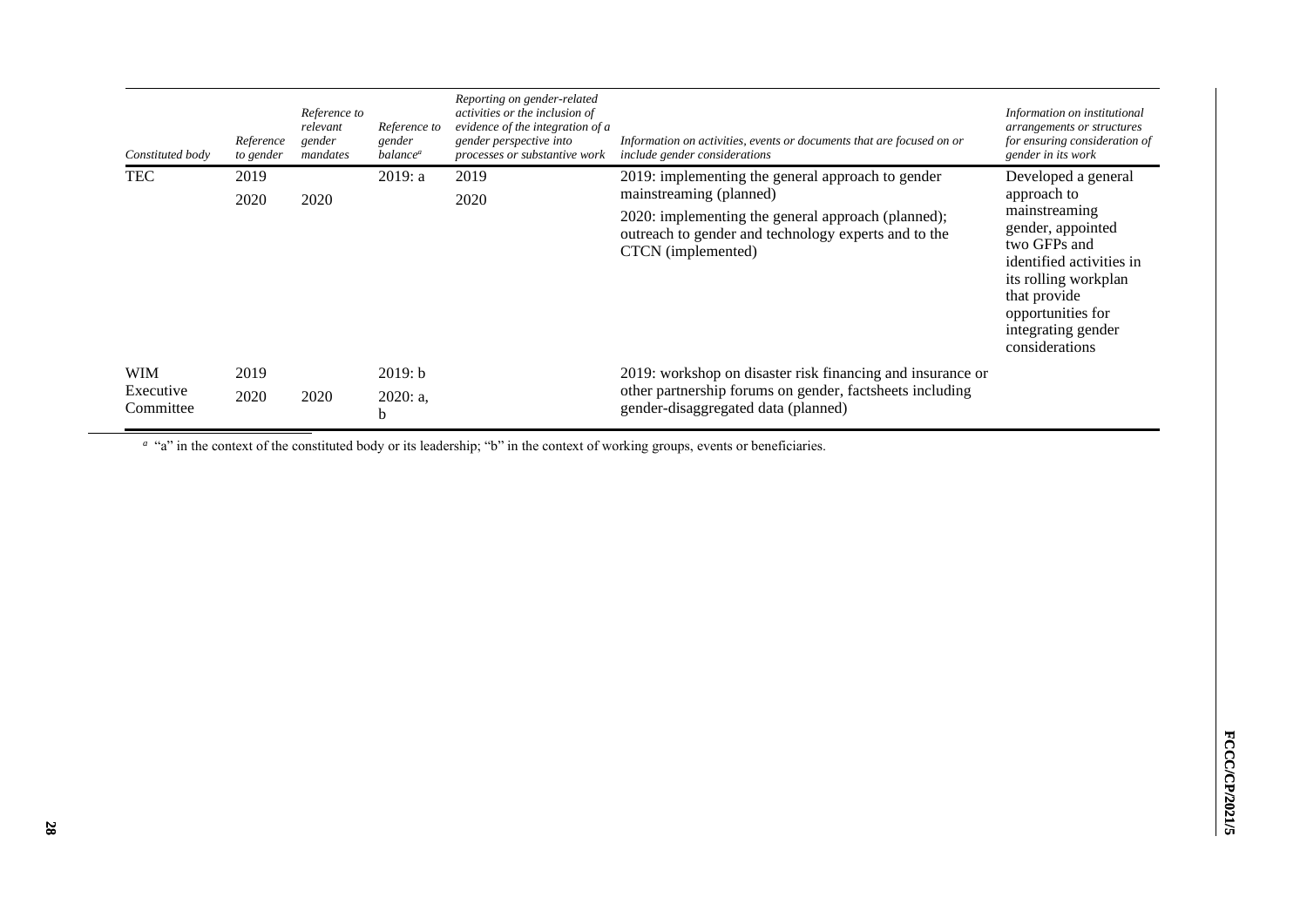# **Annex IV**

# **Gender-related outputs of UNFCCC constituted bodies as per their 2019–2020 reporting**

[English only]

| Output                                                                                                                               | 2019 reporting <sup>a</sup>                                                                               | 2020 reporting <sup>b</sup>                                                                                                                                                                                                                       |
|--------------------------------------------------------------------------------------------------------------------------------------|-----------------------------------------------------------------------------------------------------------|---------------------------------------------------------------------------------------------------------------------------------------------------------------------------------------------------------------------------------------------------|
| Joint AC and PCCB event on including gender<br>considerations in adaptation planning and<br>implementation – concept note            | AC: AC document AC/2019/18, available at<br>https://unfccc.int/documents/199684<br>PCCB: no link provided |                                                                                                                                                                                                                                                   |
|                                                                                                                                      |                                                                                                           | PCCB: no link provided                                                                                                                                                                                                                            |
| Toolkit for a gender-responsive NAP process                                                                                          | AC: no link provided                                                                                      | AC: http://www.napglobalnetwork.org/resource/toolkit-<br>for-gender-responsive-national-adaptation-plans/                                                                                                                                         |
|                                                                                                                                      | LEG: no link provided                                                                                     | LEG:<br>https://www4.unfccc.int/sites/NAPC/Documents/Supple<br>ments/NAPGenderToolkit2019.pdf                                                                                                                                                     |
| NAP toolkit webinar organized by the AC, the LEG and<br>the NAP Global Network                                                       |                                                                                                           | AC: no link provided<br>(https://napglobalnetwork.org/resource/webinar-gender-<br>equality-in-nap-processes/)                                                                                                                                     |
| NAP toolkit launch event                                                                                                             |                                                                                                           | LEG: no link provided                                                                                                                                                                                                                             |
| AC synthesis report on how developing countries are<br>addressing climate hazards, focusing on lessons learned<br>and good practices |                                                                                                           | AC: no link provided<br>(https://unfccc.int/sites/default/files/resource/ac synthes<br>is_report_hazards.pdf)                                                                                                                                     |
| AC technical paper on data on adaptation at different<br>spatial and temporal scales                                                 |                                                                                                           | AC: no link provided (full paper:<br>https://unfccc.int/sites/default/files/resource/AC%20ada<br>ptation%20data%20full.pdf; summary for<br>policymakers:<br>https://unfccc.int/sites/default/files/resource/AC%20ada<br>ptation%20data%20spm.pdf) |
| AC Adaptation Finance Bulletin issue 6 (September<br>2020), spotlighting gender                                                      |                                                                                                           | AC: no link provided<br>(https://myemail.constantcontact.com/UNFCCC-<br>Adaptation-Finance-Bulletin--Issue-6--September-<br>2020-.html?soid=1117347475566&aid=yaSzbcbhK1k)                                                                        |
| AC gender mainstreaming plan                                                                                                         | AC: AC document AC/2019/17, available at<br>https://unfccc.int/documents/199532                           |                                                                                                                                                                                                                                                   |
| Gender training included in sixth readiness seminar                                                                                  | AFB: no link provided                                                                                     | AFB: no link provided                                                                                                                                                                                                                             |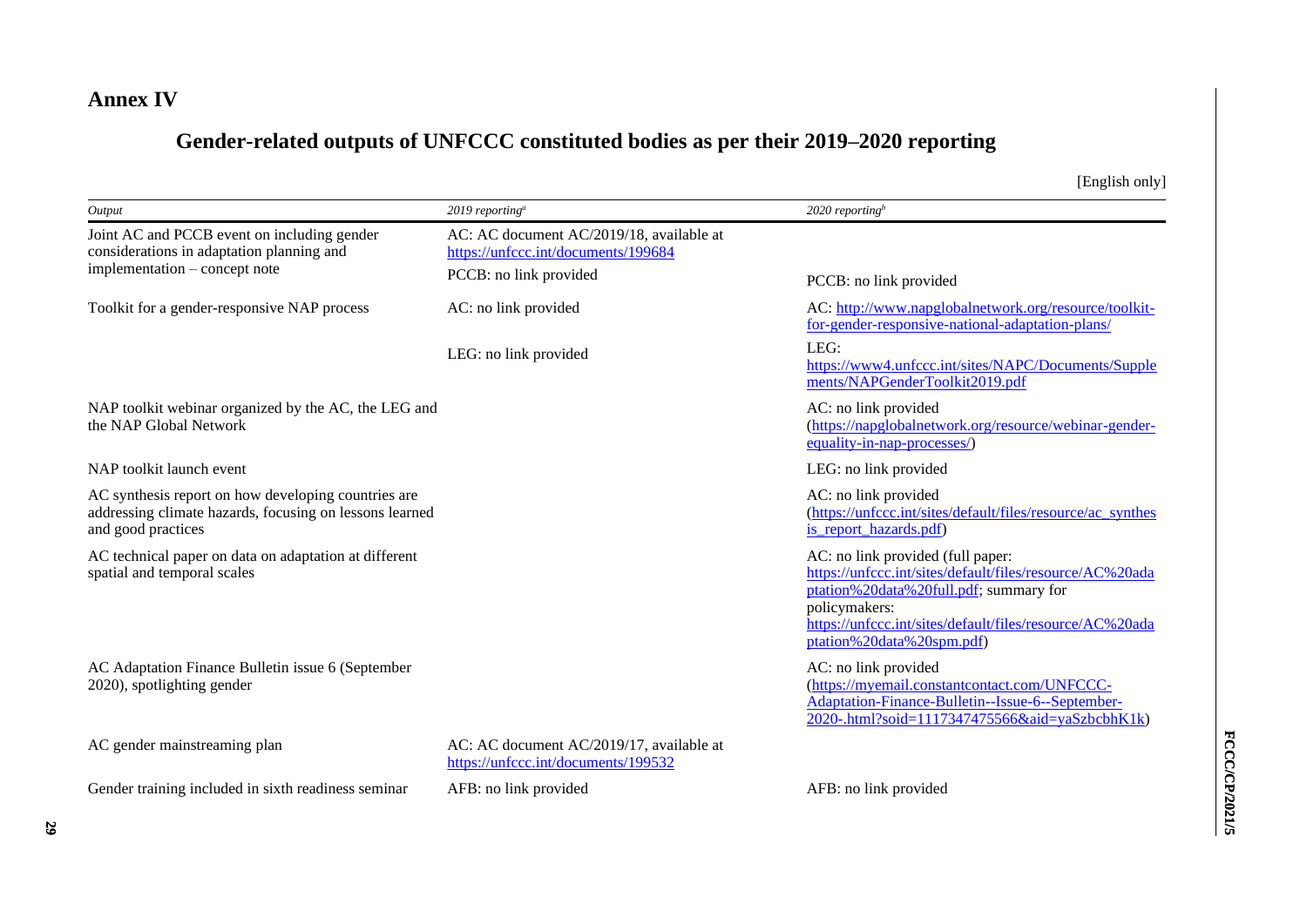| Output                                                                                                       | $2019$ reporting <sup>a</sup>                                              | 2020 reporting <sup>b</sup>                                                                                                                                                                                         |
|--------------------------------------------------------------------------------------------------------------|----------------------------------------------------------------------------|---------------------------------------------------------------------------------------------------------------------------------------------------------------------------------------------------------------------|
| Ongoing development of gender scorecard                                                                      |                                                                            | AFB: no link provided                                                                                                                                                                                               |
| Outcome document of gender policy update                                                                     |                                                                            | AFB: AFB document AFB/B.34/Inf.9, available at<br>https://www.adaptation-fund.org/document/assessment-<br>reporton-progress-in-the-implementation-of-the-<br>adaptation-funds-gender-policy-and-gender-action-plan/ |
| Assessment of progress: integrating gender in AF<br>projects and programmes                                  |                                                                            | AFB:<br>https://www.adaptationfund.org/document/assessing-<br>progress-integrating-gender-in-adaptation-fund-<br>projects-and-programmes                                                                            |
| Awareness-raising workshop on available support                                                              |                                                                            | AFB: no link provided                                                                                                                                                                                               |
| Updated AF project performance report template                                                               |                                                                            | AFB: no link provided                                                                                                                                                                                               |
| Annual performance reports of NIEs                                                                           |                                                                            | AFB: no link but mentions that all reports are published<br>online                                                                                                                                                  |
| Annual AFB performance report                                                                                |                                                                            | AFB: AFB document AFB/EFC.25/Rev.1                                                                                                                                                                                  |
| E-learning module on environmental, social and gender<br>considerations in project design and implementation |                                                                            | AFB: no link provided (https://www.adaptation-<br>fund.org/adaptation-funds-new-e-learning-course-on-<br>direct-access-designed-to-help-countries-and-<br>stakeholders-unlock-climate-finance/)                     |
| Additional gender-related indicators in monitoring and<br>evaluation framework                               | CTCN: no link provided                                                     |                                                                                                                                                                                                                     |
| Increase in resources on gender hub                                                                          | CTCN: no link provided https://www.ctc-<br>n.org/technology-sectors/gender | CTCN: no link provided                                                                                                                                                                                              |
| Launch of gender-related TNA guidance                                                                        | CTCN: link provided, but broken                                            |                                                                                                                                                                                                                     |
| Workshop on TNAs                                                                                             | CTCN: link provided, but broken                                            |                                                                                                                                                                                                                     |
| Study on coastal risk planning and management                                                                | CTCN: link provided, but broken                                            |                                                                                                                                                                                                                     |
| Supporting Gender Just Climate Solutions Awards                                                              | CTCN: no link provided                                                     |                                                                                                                                                                                                                     |
| Supporting Gender Just Climate Solutions Awards<br>report                                                    | CTCN: no link provided                                                     |                                                                                                                                                                                                                     |
| Capacity-building workshop in collaboration with the<br><b>WGC</b>                                           | CTCN: no link provided                                                     |                                                                                                                                                                                                                     |
| Best practice examples of women's economic<br>empowerment in energy systems                                  | CTCN: no link provided                                                     |                                                                                                                                                                                                                     |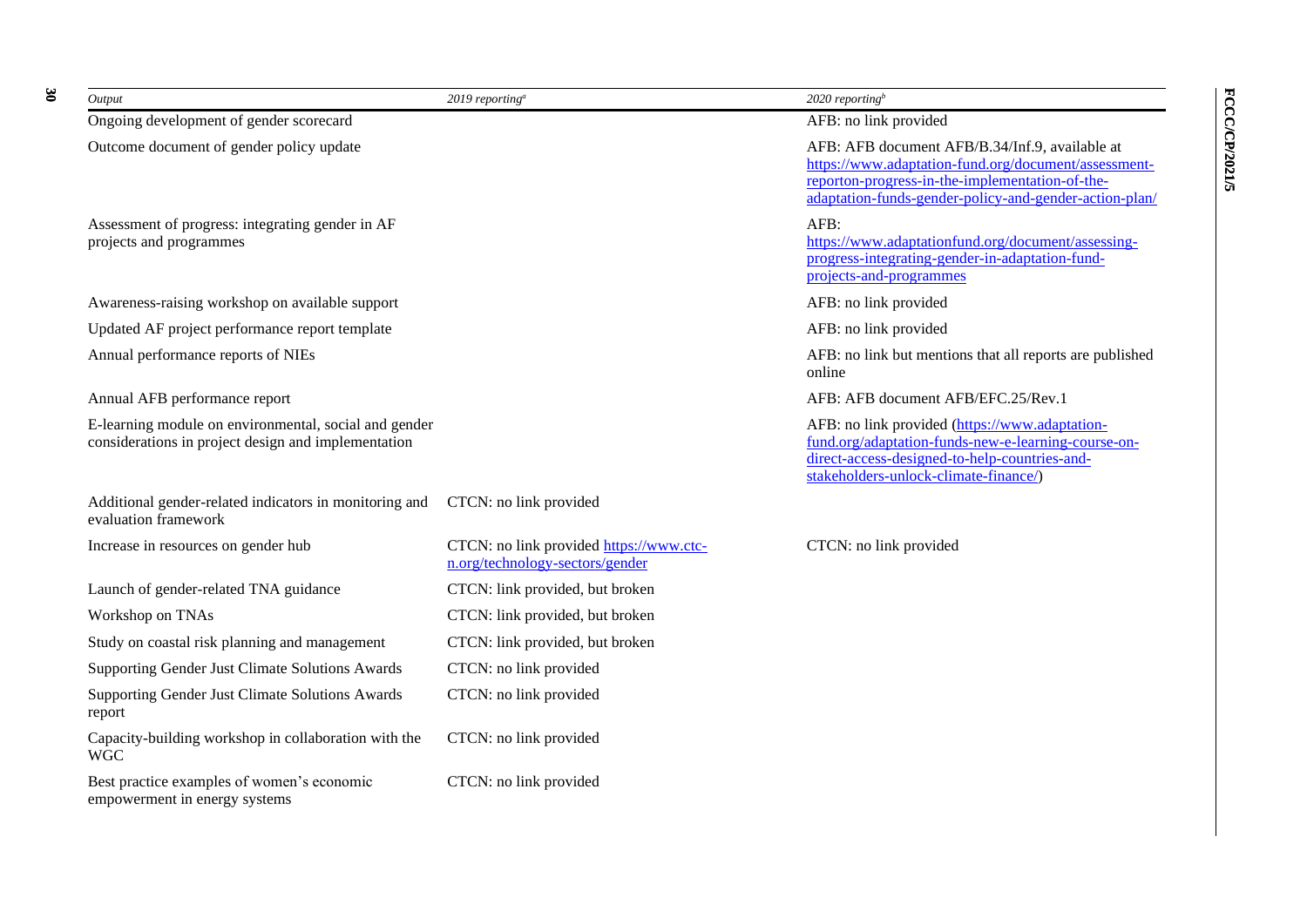| Output                                                                                   | 2019 reporting <sup>a</sup>                                                                                                                                       | 2020 reporting <sup>b</sup>                                                                                    |
|------------------------------------------------------------------------------------------|-------------------------------------------------------------------------------------------------------------------------------------------------------------------|----------------------------------------------------------------------------------------------------------------|
| Resource guide on scaling up gender-just climate<br>initiatives                          | CTCN: no link provided                                                                                                                                            |                                                                                                                |
| Sharing descriptions of gender-just climate initiatives<br>provided by the WGC           | CTCN: https://www.ctc-n.org/about-<br>ctcn/organisations/women-and-gender-constituency                                                                            |                                                                                                                |
| Capacity development series on upscaling gender-just<br>solutions                        |                                                                                                                                                                   | CTCN: no link provided                                                                                         |
| Webinar on gender-responsive TNAs                                                        |                                                                                                                                                                   | CTCN: https://ctc-n.org/news/recorded-webinar-<br>conducting-gender-responsive-technology-needs-<br>assessment |
| Global Gender Summit                                                                     |                                                                                                                                                                   | CTCN: no link provided                                                                                         |
| Supporting a number of publications with UNEP,<br>UNIDO, UN Women and WECF, among others |                                                                                                                                                                   | CTCN: no link provided                                                                                         |
| Including question on gender equality in NDE survey                                      |                                                                                                                                                                   | CTCN: information included in report and more<br>detailed summary to be published                              |
| Joint publication on women in energy with the Energy<br>and Resources Institute          |                                                                                                                                                                   | CTCN: https://ctc-n.org/resources/women-energy-<br>breaking-stereotypes-and-inspiring-change                   |
| CTCN gender policy and action plan                                                       | CTCN: no link provided                                                                                                                                            | CTCN: https://www.ctc-n.org/resources/ctcn-gender-<br>policy-and-action-plan-2019-2022                         |
| <b>NAP Expo</b>                                                                          | CTCN: http://napexpo.org/koreaweek                                                                                                                                |                                                                                                                |
| Peer-reviewed publication on NAP outcomes,<br>experience and lessons learned             | CTCN: no link provided                                                                                                                                            |                                                                                                                |
| Technical workshop on human rights                                                       | PCCB: https://unfccc.int/PCCB-OHCHR workshop                                                                                                                      |                                                                                                                |
| Events at Capacity-building Hub                                                          | PCCB: https://unfccc.int/topics/capacity-<br>building/events-meetings/capacity-building-<br>hub/capacity-building-hub-enhancing-capacity-<br>building-action#eq-3 | PCCB: no link provided                                                                                         |
| PCCB gender mainstreaming standard                                                       | PCCB: FCCC/SBI/2019/13, annex                                                                                                                                     | PCCB: FCCC/SBI/2019/13, annex<br>https://unfccc.int/documents/200078                                           |
| <b>SCF Forum</b>                                                                         | SCF: very detailed information on past Forum in report                                                                                                            |                                                                                                                |
| Two informal webinars on the BA                                                          |                                                                                                                                                                   | SCF: link provided, but broken                                                                                 |

**FCCC/CP/2021/5 FCCC/CP/2021/5**